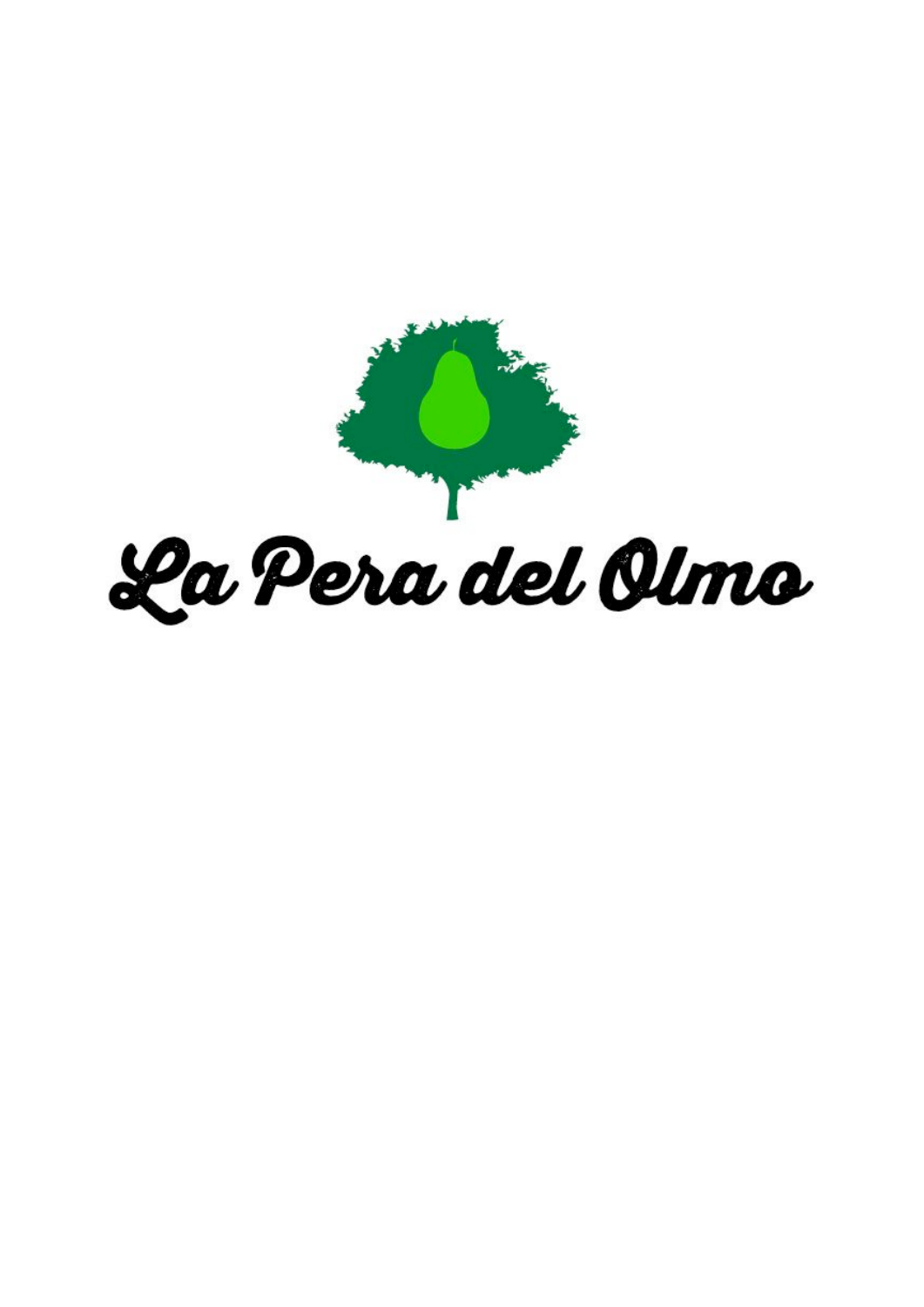# La pera del olmo

Una obra creada, dirigida y actuada por Natalia López y Toni Ruiz

El disfrute de la actuación en su estado más puro es la materia prima de esta pieza. Situaciones organizadas desde el despliegue del cuerpo, el gesto y el ritmo se crean y se deshacen de un momento a otro con el mínimo de elementos, produciendo diferentes escenarios. Una galería de personajes que se suceden en un vertiginoso recorrido donde se desdibuja la frontera entre lo absurdo y lo posible, entre lo delirante y lo cercano.

Un zapping teatral.





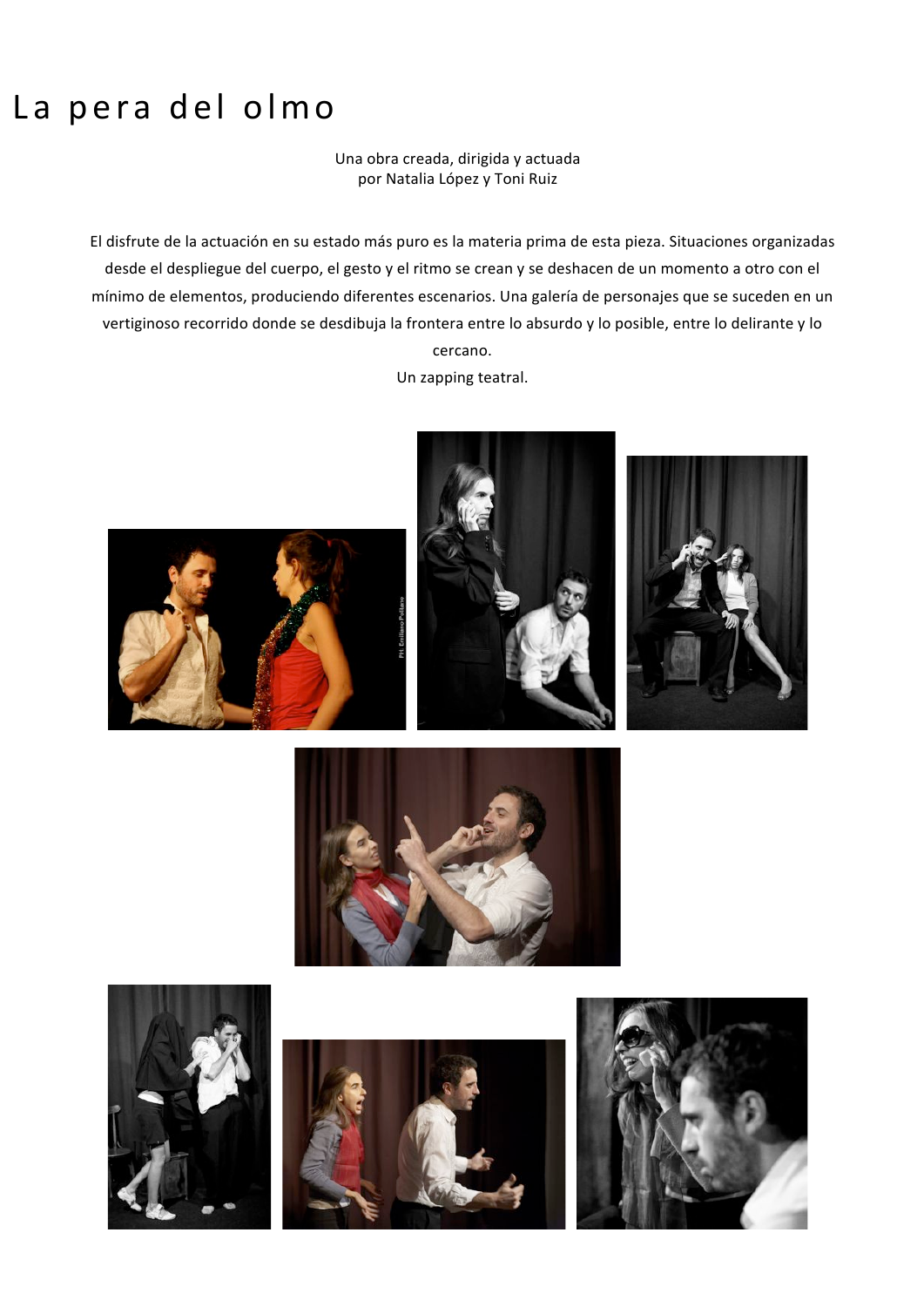#### **QUIENES SOMOS**

Somos Natalia López (Argentina) y Toni Ruiz (España): actores, directores, teatristas, docentes.

Trabajamos juntos desde 2005, cuando estrenamos en Buenos Aires Solos, espectáculo de unipersonales dirigido por Alejandro Catalán que realizó cinco años de funciones en el medio teatral off porteño.

Con este mismo director creamos *Amar*, estrenada en 2010, obra que participó de la Fiesta del Teatro de la Ciudad de Buenos Aires, en la Muestra Internacional de Teatro de Brasilia, del 43º Festival de Teatro de Londrina (Brasil), del 18º Festival Internacional "Em cena" de Porto Alegre (Brasil) y del VIII Festival Internacional de Buenos Aires.

También en 2010, en Madrid, generamos juntos el Ciclo Noches de Teatro Despojado, que permaneció en cartel durante tres años: un espacio abierto donde cada noche se presentaron diversas piezas teatrales con actores y actrices residentes en la capital española.

Ese mismo año, Toni Ruiz incursiona en el mundo del cine dirigiendo y creando mediante improvisaciones el largometraje **Buenos Aires cuatropuntocinco**, junto a un grupo de actores y actrices argentinos entre los que se encuentra Natalia López. En su participación en la ZonaZine del 14º Festival de Málaga es premiada con tres biznagas de plata: mejor dirección, mejor actuación coral masculina y mejor actuación coral femenina.

Del buen entendimiento en la creación y del compartir una búsqueda estética en común, surgen las ganas de formar una compañía: LA PERA DEL OLMO.

Queríamos investigar y desarrollar nuestra propia producción teatral basada en:

- la primacía de la actuación como forma y lenguaje de creación.

- la escasez de recursos técnicos como forma de generar autonomía y movilidad en nuestras producciones. Nuestras obras tenían que poder viajar con nosotros.

- La calidad artística no debía ir en desmedro de la posibilidad de que nuestros trabajos fuesen accesibles al público no teatral, pudiendo generar identificación.

- el placer. Al ser a la vez un proyecto artístico y familiar, el disfrute de lo que estábamos haciendo debía ser condición estructural de nuestras creaciones.

De este ímpetu y con este espíritu nace nuestra compañía con *Escenas de teatro despojado* (2010), y La pera del olmo (2011). En 2012 nos trasladamos a Madrid donde nos reincorporamos al ciclo Noches de Teatro Despojado, y reestrenamos La pera del olmo. En 2013, junto con un reducio grupo de actores y actrices estrenamos Ana se lamenta, fragmentos de ficción, que realiza funciones actualmente en La Bagatela, Madrid.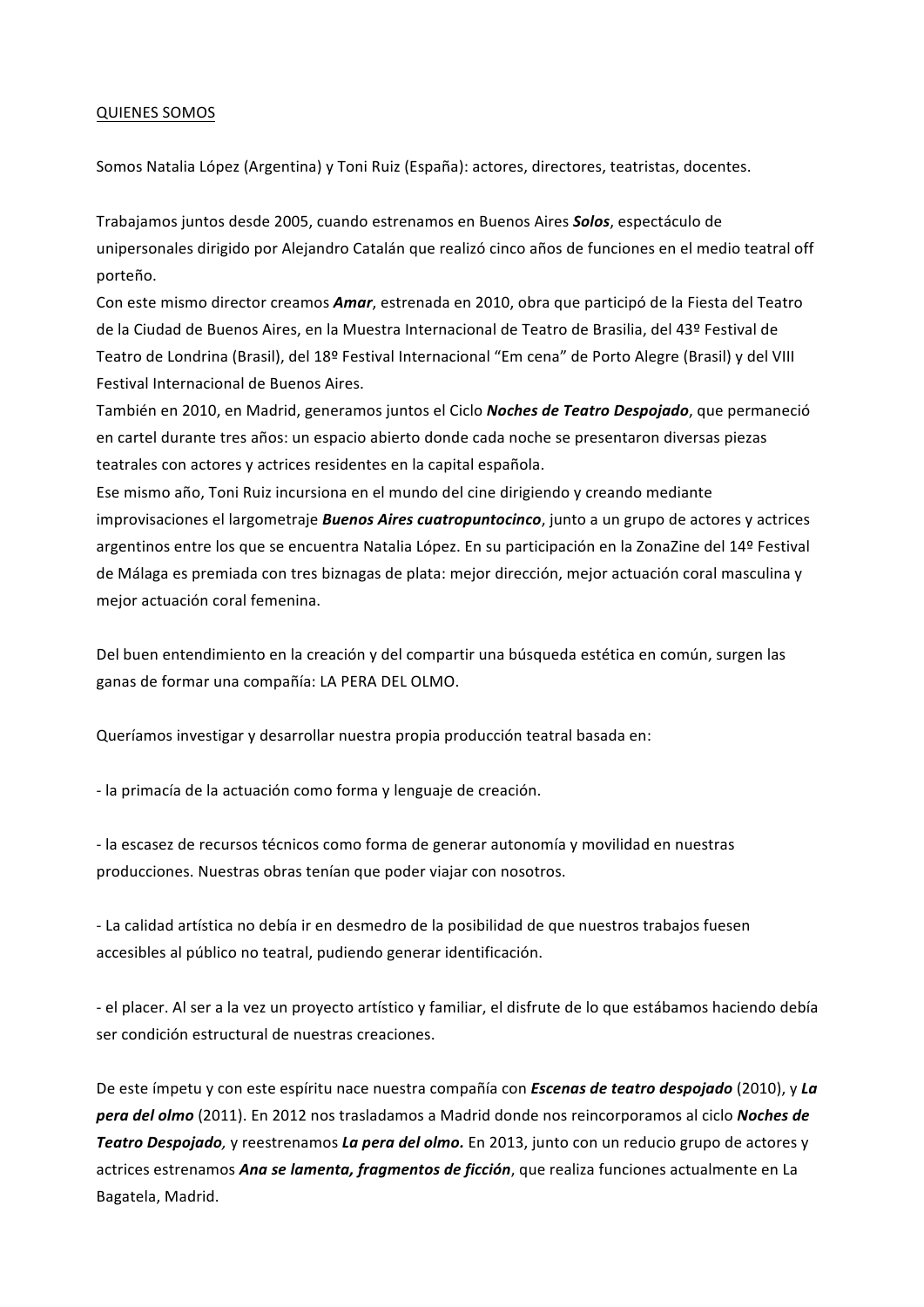#### SÍNTESIS ARGUMENTAL

La pera del olmo es el encadenamiento sin solución de continuidad de quince situaciones breves que no guardan relación entre sí, más que por ser encarnadas por los cuerpos de los mismos actores. Las pequeñas historias podrían sintetizase de la siguiente manera.

- 1. En el "after" de una despedida de soltera, la inminente novia acaba de tener un affaire con el showman en una noche de excesos. El tiempo que ella tarda en comprender lo que sucedió, es lo que a él le lleva vestirse y abandonarla.
- 2. Una jugadora de hockey está a punto de retirarse. Su manager le miente de una y mil formas para mantener su autoestima elevada y poder seguir viviendo de ella. El tener que enfrentar a la prensa la lleva a un estado de pánico sólo modificado por la repetición del discurso que su representante le dicta.
- 3. En un mediodía de domingo, un cumpleañero llega a un festejo que no es para él, ni está hecho a su medida. En una seguidilla de preguntas realizadas por la dueña de casa se desnudará la absurda realidad por la que él está pasando, contagiando de amargura a la anfitriona.
- 4. Dos militantes de un partido político se entusiasman exaltando sus propias ideas. Juntos van haciendo crecer la fantasía de la lista propia, hasta terminar desencontrándose en la traición.
- 5. Un matrimonio en un departamento de alquiler de una ciudad costera. Lo que para él era un simple paseo, para ella se convierte en una pesadilla.
- Dos seres alcoholizados luego de una fiesta, en un ataque cínico de risa, intentan generar un 6. diálogo telefónico con un tercero, pero el estado en el que se encuentran nos permite entender poco del contenido y mucho de los efectos de esa charla.
- 7. Una mujer en un hotel recibe el llamado del marido mientras su amante, y compañero de trabajo del matrimonio, se viste a su lado luego de una noche juntos. Los dos recrean sonoramente una situación ficticia para mantener el engaño.
- 8. Un presentador de televisión, a punto de recibir un premio, es acicalado por su secretaria, mientras comparte hipócritamente su visión del trabajo con un empleado a quien debe gran parte de su éxito.
- 9. Dos socios intentan vender los servicios de una administración fantasma. Ineficientes y mentirosos, no se ponen de acuerdo, aunque lo intentan a través de señales que se confunden todo el tiempo, dejando en evidencia la inconsistencia del plan.
- 10. Un flash de la excitación del llamado a larga distancia anunciando un casamiento.
- 11. El llamado de un hermano pidiendo ayuda en mal momento, golpea una vez más a una pareja desgastada por la presencia nociva de la familia.
- 12. Ella acaba de llegar a Madrid sin avisar. Él no hubiera esperado jamás semejante sorpresa. Habiéndose conocido sólo a través de Internet, la posibilidad de enfrentarse cara a cara y tener que pasar tiempo juntos, aterroriza al local.
- 13. La denuncia realizada por dos seres que han sido sacudidos por una mala noticia envuelve de dramatismo el escenario. La posibilidad de la pérdida, detiene ambos corazones.
- 14. Un hombre humilla telefónicamente a su ex, mientras la novia actual es víctima de la repetición del vínculo. El hijo del matrimonio antiguo, en el medio, como un trofeo, queda tironeado por las pulsiones de los tres adultos.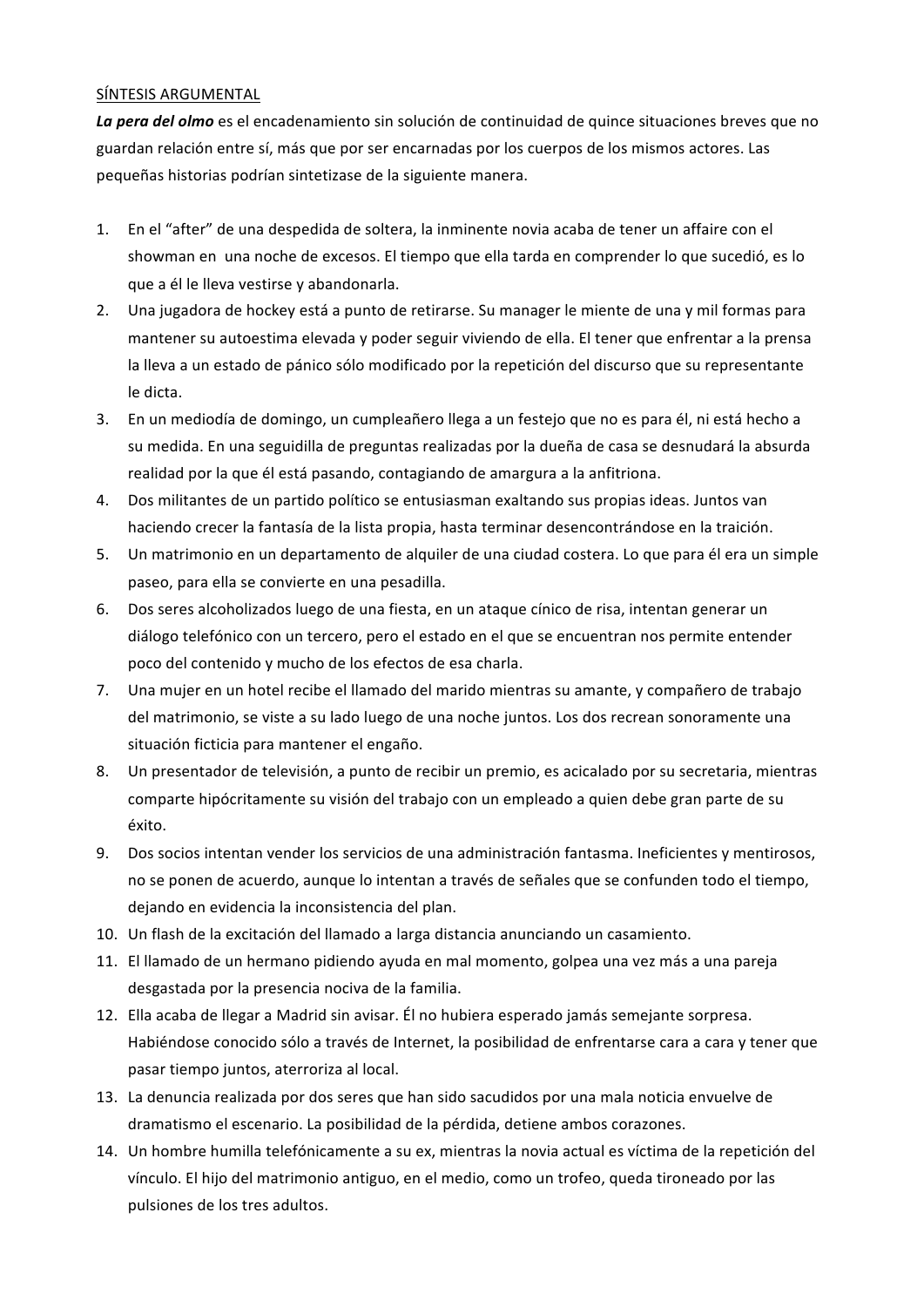# 15. Un niño queda al cuidado de los tíos. Éstos, ignorantes y temerosos de lo que significa la tarea, despliegan pensamientos fatalistas intentando prepararse para el momento.

#### PROPUESTA DRAMATÚRGICA Y PUESTA EN ESCENA

En La pera del olmo los dos actores, como magos, hacen aparecer y desaparecer delante de los ojos del espectador, diferentes personajes, momentos, experiencias, sensaciones, lenguajes teatrales. Como si de un viaje en montaña rusa se tratase la fuerte afirmación de lo presente, de lo que está sucediendo en el aquí y ahora, hace imprevisible para el que mira hacia dónde va a disparar la obra, hasta dónde van a ser satisfechas sus expectativas, cuándo va a venir una curva, una pausa o una bajada en picado, cuándo se va a profundizar sobre una historia o cuándo ésta va a ser arrasada por la ola dinámica que se fue generando.

La pera del olmo invita al espectador a entregarse a un viaje inesperado, en el que como un caleidoscopio, los actores, junto a una silla, un banquito y algunos pocos elementos cambiantes de vestuario, transforman la comedia en drama, el agite en reposo, lo expansivo en contención, un personaje en otro, una situación en otra.

Esta obra no fue escrita ni planificada en su contenido previamente, sino que se fue creando mediante improvisaciones y con la omnipresencia de una cámara de vídeo, que sirvió de registro del material que iba apareciendo como interesante a ser explorado y desarrollado por los actores/directores, Natalia y Toni.

Los puntos de partida desde los que se decidió investigar fueron los siguientes:

#### - Desde la puesta en escena: lo despojado, primacía de la actuación.

Como escenografía y únicos objetos aparecen en escena un cubo y una silla. El cubo y el fuera de escena se utilizan para esconder accesorios que entran y salen completando la imagen de los personajes a crear: un par de zapatos, un jersey, unas gafas, dos teléfonos móviles, una base de maquillaje, un pañuelo, una corbata, una chaqueta, un broche de pelo, un antifaz y un collar de flores. Los objetos aparecen y desaparecen de la vista del público en un abrir y cerrar de ojos y con ellos se acentúa la

magia del cambio de escena. El vestuario compone en la misma dirección. Sobre una base de blanco y negro, los colores que entran en los accesorios recién nombrados juegan estéticamente como manchas agregando dinámica y mutación a las escenas.



- Desde la dramaturgia: crear sin texto previo.

Todas las escenas fueron creadas a partir de improvisaciones. Las situaciones y los personajes surgieron en paralelo con el despliegue de las habilidades expresivas de los actores como consigna. Los momentos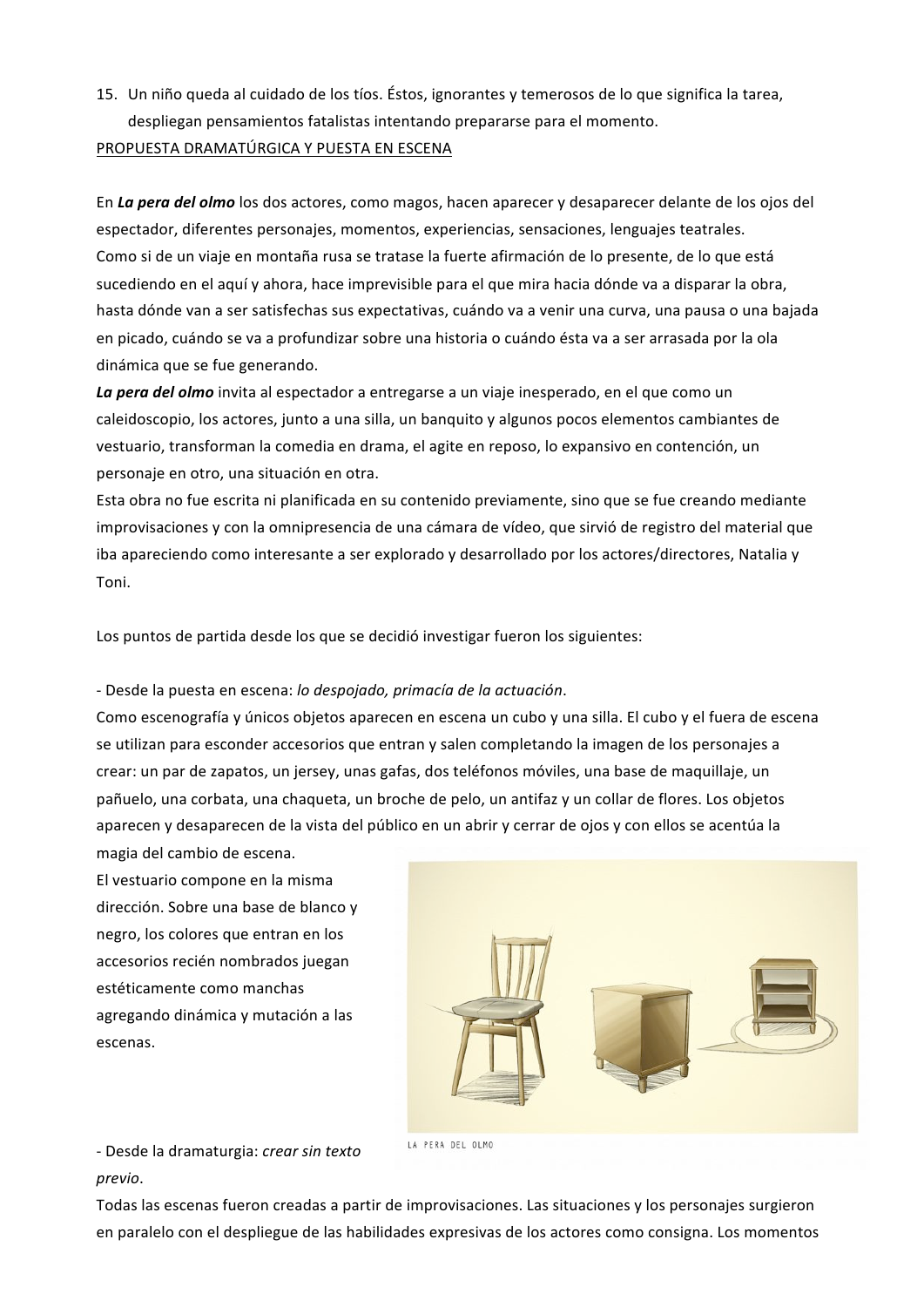rescatados fueron los que poseían un fuerte interés ficcional a la par que generaban una experiencia sensorial atrapante para el espectador. Una vez acumulado suficiente material se comenzó a pensar la "edición". Como si de una película se tratase, las escenas fueron pegándose, enlazándose una tras otra, buscando a la vez una transición posible y un buen contraste, que permitiera al público ser todo el tiempo conducido a pesar de que la historia y los seres virasen en un giro repentino.

- Desde lo narrativo: la miseria humana.

Si bien no partimos de ninguna consigna temática, en el proceso de ensayos se nos fue mostrando un contenido en común que despertó nuestro interés, hablar sobre distintos costados miserables del ser humano. Así, los personajes, bajo el mote irónico de "gente linda", exploran el engaño, la mezquindad, la ambición, el patetismo, la traición, la humillación, los vicios, la violencia, etc. Estos aspectos fueron tratados a través del humor, de manera que el espectador se pudiera identificar con más de uno, pero sin llegar a la parodia, haciéndole sentir que "convive" con ellos. Nuestra intención fue ficcionalizar determinados comportamientos humanos sin emitir juicio sobre ellos.

#### RECORRIDO DE LA OBRA

La pera del olmo fue estrenada en la Asociación Cultural La Bagatela, Madrid, en febrero de 2011. Durante el mismo año, en Argentina, realizó funciones en el teatro Silencio de Negras, de Buenos Aires, en el G.A.E. (Pergamino), en Espacio 44 (La Plata), en el Teatro Brancaleone (Monte Grande), en el estudio del artista Agustín Llanos (Málaga) y fue seleccionada para cerrar el Festival de Teatro Independiente de Esteban Echeverría.

La pera del olmo volvió a la cartelera madrileña el 18 de febrero de 2012, en la nueva sede de La Bagatela, en Lavapiés y realizó funciones hasta junio del mismo año.

En enero de 2013 formó parte de la programación del 30º Festival de Teatro de Málaga.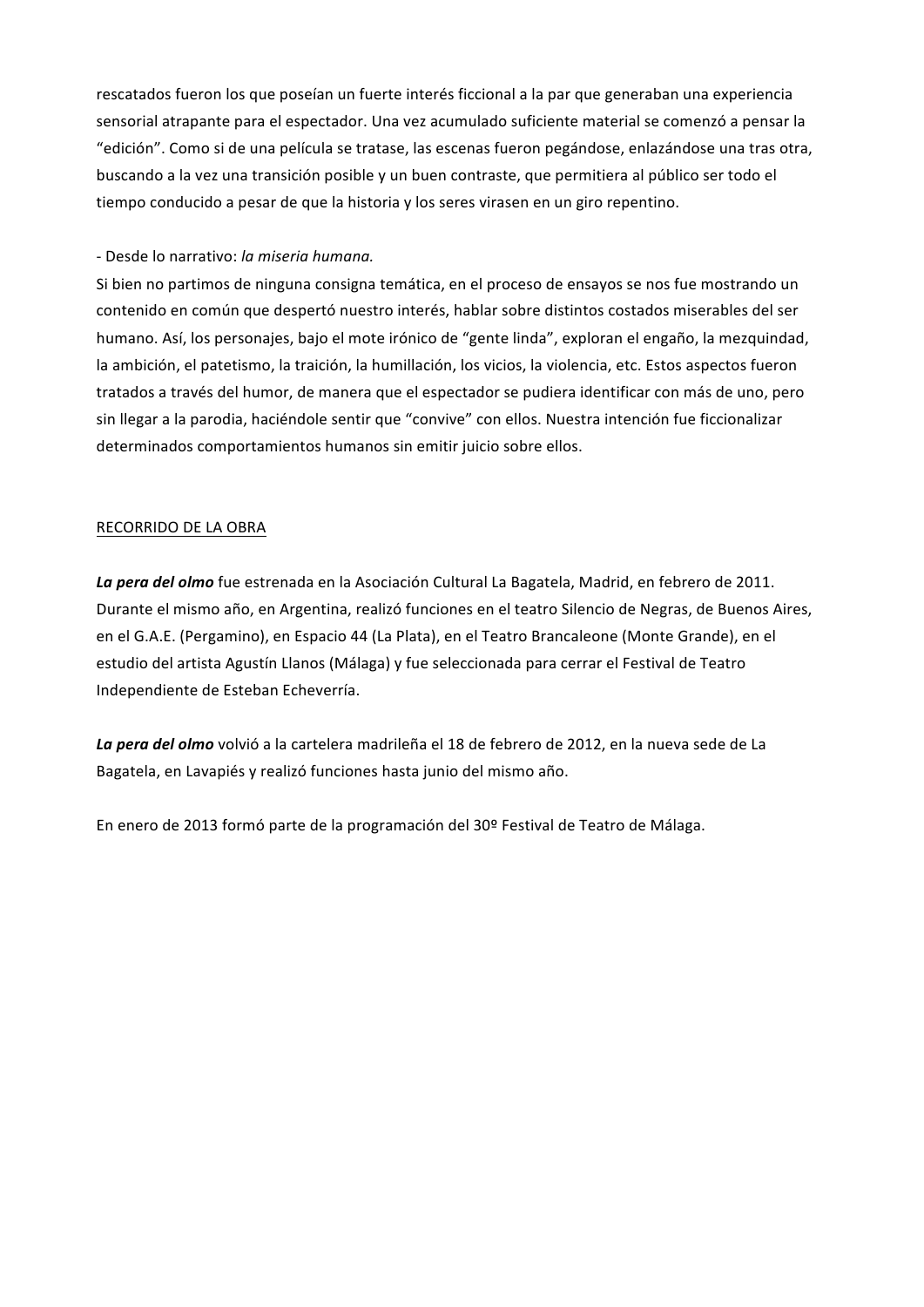# NECESIDADES TÉCNICAS

#### Espacio

Escenario mínimo: 3m x 3m.

Escenario máximo: 10m x 8m (el escenario podría reducirse a través del uso de bambalinas o cortinados, creando el espacio escénico y la salida necesarios para la pieza).

La altura del escenario no es un condicionante a priori. Si esto llegara a provocar una fuga del sonido importante, se evaluaría el uso de micrófonos de ambiente.

Capacidad máxima de la sala: 150 espectadores.

#### Escenografía y utilería

Elementos a cargo de la compañía:

- Vestuario.
- Banco de madera.
- Utilería a ser usada sobre el escenario.

Elementos que provee el teatro:

- Una silla de madera (clásica, en buen estado, no muy pesada)
- Dos elementos metálicos (para generar sonido en bambalinas)

#### Sonido

Reproductor de MP3 o de CD: no es necesario operador de sonido, ya que la música utilizada es sólo para acompañar la entrada y la salida del público.

#### Luces

Los artefactos lumínicos a utilizar dependerán del tipo y tamaño del espacio escénico, siendo necesarios un mínimo de:

- 3 frontales
- $-3$  contras
- 3 cenitales

El teatro proveerá

- un técnico/operador de luces.

#### Equipo de viaje

- 2 actores/directores
- 1 asistente general

Tiempo de armado: 4 horas con puesta de luces, guión y ensayo.

Tiempo de desarme: 20 minutos.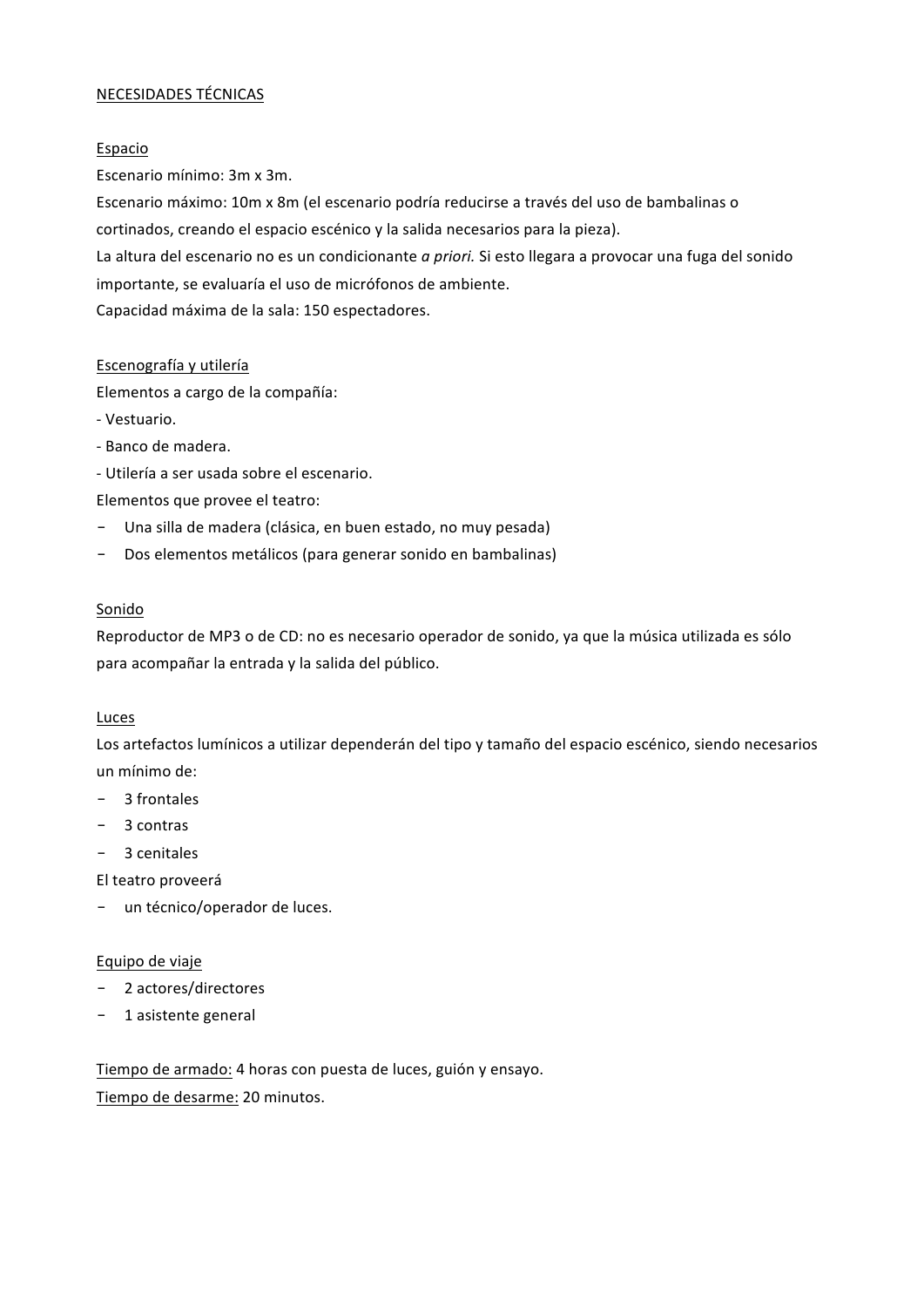# FICHA TÉCNICA

Actuación y Dirección: Natalia López y Toni Ruiz. Asistencia General: Israel Mondéjar y Santiago Fondevila. Iluminación: Eduardo Pérez Winter. Vestuario: Paola Delgado. Ilustración: Paulina Indurain. Diseño Gráfico: Julieta Pintos. Fotos: Álvaro Gómez. Producción: Cía 'La pera del olmo', Teatro Silencio de Negras, A.C. La Bagatela y Onceyonce eventos.

Duración de la obra: 50 minutos.

#### **CONTACTO**

laperadelolmoteatro@gmail.com natalopez@hotmail.com toni\_ruiz1975@yahoo.es

www.laperadelolmo.com

91-256-2632 (Toni Ruiz y Natalia López) 601-249-447 (Toni Ruiz) 601-250-862 (Natalia López) 951-921178 (Puri Ruiz, Onceyonce eventos)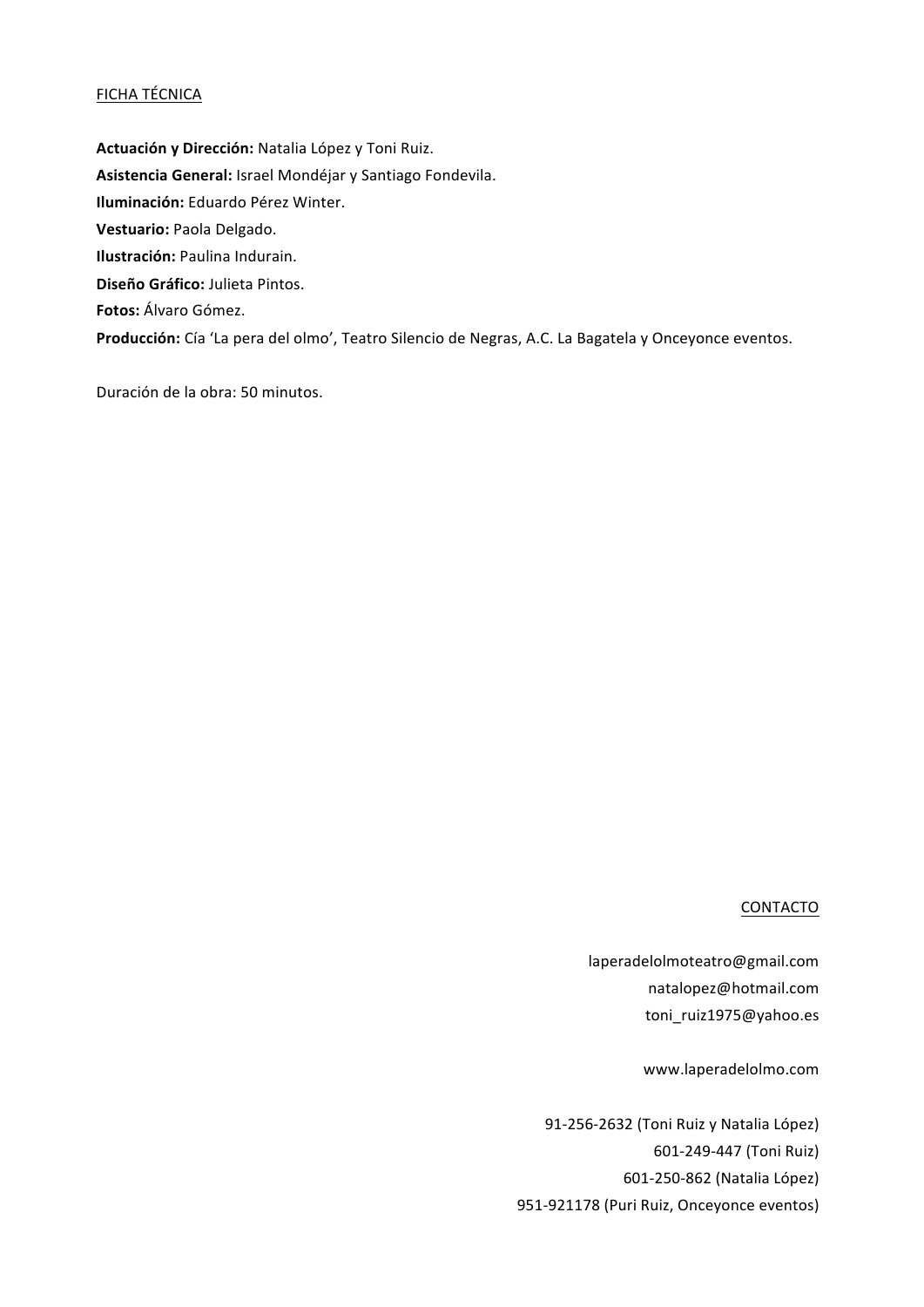#### CURRÍCULOS DE LOS ACTORES/DIRECTORES

Natalia López (Pergamino, Argentina, 1978) es actriz, bailarina, directora y docente. Egresó de la Escuela Municipal de Arte Dramático de Buenos Aires en el año 1999. Se formó en actuación principalmente con Alejandro Catalán y realizó un curso de clown con Raquel Sokolowicz. Estudió Expresión Corporal, Danza Clásica, Danza Contemporánea, Eutonía, Yoga, Contact Improvisación, Barre à Terre, Esferodinamia, Gimnasia Postural Global, y canto y música.

Formó parte del grupo No Se Llama, coordinado por Alejandra Cosín, y de la Compañía Punto Perdido, participando en la creación e interpretación de la obra *Punto Perdido*, y en la asistencia de dirección de Guarda Nada, ambas dirigidas por Valeria Kovadloff. Punto Perdido participó del 2º Festival Contemporáneo Danzalborde, en Valparaíso (Chile) y de festivales del interior del país. Junto a Marta Lantermo, realizó la obra de danza Carne y Piedra, y El Redondel, co-dirigido por Lantermo y Patricia Dorín con las cuales participó en festivales nacionales e internacionales. El Redondel fue también presentada en la sala Martín Coronado del Teatro Municipal General San Martín en 2006.

En 2005 estrenó Los Demás No Existen, dirigida por Juan Pablo Gómez, y Solos, espectáculo coordinado por Alejandro Catalán, que en 2009 realizó su quinta temporada en La Vaca Profana. Actuó y bailó en Cabaret Lagarce, y coreografió Cartas a Moreno ambas obras dirigidas por Lorena Vega. Además actuó en La Prótesis, dirigida por Martín Kahan, y en Amar, de Alejandro Catalán que hoy sigue en cartel con nuevo elenco en Buenos Aires. Ambas obras participaron en la Fiesta del Teatro de la Ciudad de Buenos Aires. Amar también participó en distintos festivales en Argentina y Brasil, recibió el apoyo de Proteatro y el FNA, y formó parte del Catálogo del INT 2010.

En 2009 estrenó *Muaré*, primera obra como directora y coreógrafa, junto a Marina Quesada, que participó del Festival Internacional Bharat Rang Mahotsav (India), de la Fiesta del Teatro de la Ciudad de Buenos Aires y de la Plataforma Internacional de Danza de Bahía (Brasil). Muaré recibió apoyos de Prodanza y del Instituto Nacional del Teatro.

En Madrid realizó funciones de *Escenas de teatro despojado* durante el mes de enero de 2010, espectáculo dirigido y actuado por Natalia López y Toni Ruiz. Ambos crearon y coordinaron, junto a un grupo de teatristas residentes en Madrid, el ciclo Noches de Teatro Despojado que se llevó a cabo en esta ciudad durante tres años.

Recibió el premio Biznaga de Plata como Mejor Actriz (junto al resto del elenco femenino) en el 14º Festival Nacional de Cine de Málaga por el largometraje Buenos Aires cuatropuntocinco, dirigido por Toni Ruiz. En 2011 también realizó una participación en la película Verdades verdaderas. La vida de Estela de Carlotto, de Nicolás Gil Lavedra.

Desde 2002 desarrolla su carrera como coordinadora en trabajo corporal, dando clases de Estiramiento y Alineación, Entrenamiento Físico y Gimnasia Postural Global, tanto a nivel particular como grupal: en el Estudio Almagrodanza, Teatro Silencio de Negras, Vilas Club, Movimiento Esquina y en su propio estudio (Buenos Aires); así como A.C. La Bagatela, Centro Cultural Pachamama y Berlín Teatro (Madrid).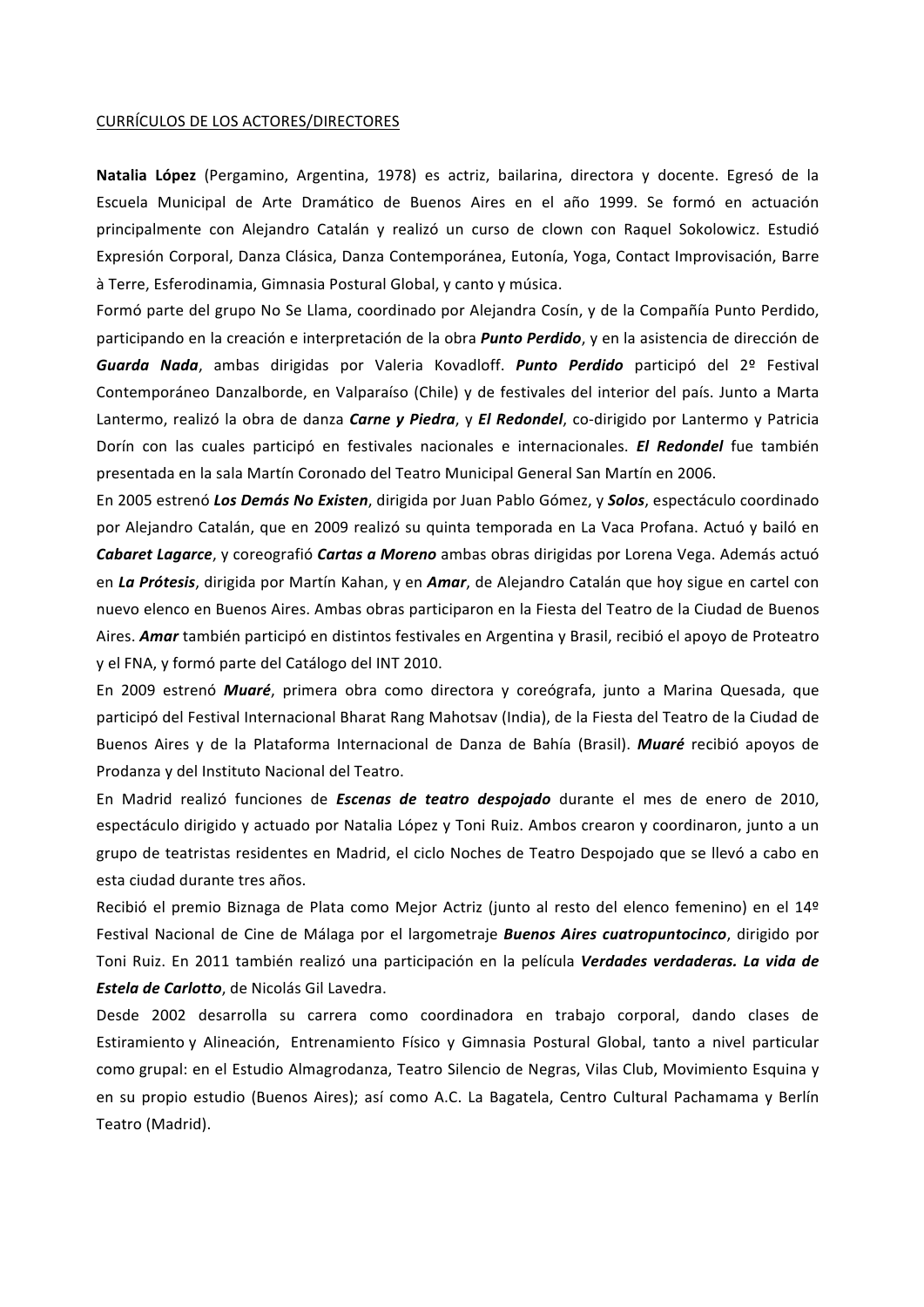Toni Ruiz (Madrid, 1975) Actor, director y docente de actuación. En Madrid inició su carrera de actor en la Compañía Zurdos Contrariados, realizando obras de autores clásicos como Calderón de la Barca, Lope de Vega y Valle-Inclán. Durante este periodo también se formó en Estudio 3, con Agustín Bellusci, además de estudiar y entrenar en teatro en verso, técnica vocal, comedia del arte, movimiento expresivo, técnica 'río abierto' y danza contemporánea.

En julio de 2003 se trasladó a Buenos Aires a estudiar con algunos maestros del teatro argentino como Alejandro Catalán, Augusto Fernandes, Beatriz Spelzini, Raquel Sokolowicz, además de tomar cursos de danza contemporánea y release, contact improvisación y yoga.

En 2004 estrenó dos obras, Metangomorfosis, de danza-teatro y Dos exiliados, con dirección de Guillermo Ghio, con quien volvió a trabajar al año siguiente en Cuando los paisajes de Cartier-Bresson, obra con la cual viajó por Tarragona, Barcelona y Málaga. Ese mismo año estrenó *Para Luisa*, una creación colectiva dirigida por Raquel Sokolowicz, y Solos espectáculo de unipersonales dirigido por Alejandro Catalán, que permaneció cinco años en cartel y se presentó también en La Plata, Córdoba, Rafaela y Rosario. Durante 2007 y 2008 realizó funciones de 42 cm, obra dirigida por Eduardo Pérez Winter y estrenó *El juego del elástico*, en el Centro Cultural de la Cooperación, obra de teatro y danza dirigida y coreografiada por María Ucedo y Mayra Bonard.

En 2010 estrenó Amar, dirigida por Alejandro Catalán, pieza con la cual participó de la Muestra Internacional de Teatro de Brasilia, así como del 43º Festival Internacional de Londrina (Brasil), en el 18º Festival Internacional "Em cena" de Porto Alegre (Brasil) y en el VIII Festival Internacional de Buenos Aires. Este espectáculo contó con el apoyo de Proteatro y del FNA, y formó parte del Catálogo del INT de 2011. En 2010 también estrenó en Madrid Escenas de teatro despojado, obra que creó, dirigió y actuó junto a Natalia López.

Fue miembro del proyecto AEBA (Asociación de Actores Españoles en Buenos Aires) con quien recibió una Mención Especial en los premios María Guerrero 2010 por su labor realizada en ese año.

En 2009 creó y coordinó junto al actor Federico Liss el Ciclo de Teatro Lo que dura una canción. Recital de escenas teatrales, en el teatro Silencio de Negras (Buenos Aires), ciclo que estuvo abierto a la participación de más de 50 actores y actrices de la ciudad durante su primera temporada. En 2010 en Madrid y junto a Natalia López, creó el *Ciclo de Teatro Despojado*. Ambos ciclos cumplieron 4 y 3 temporadas en funciones respectivamente.

En marzo de 2011 estrenó en cine su primer largometraje como director: Buenos Aires cuatropuntocinco. Habiendo también creado y actuado en ésta, la película se estrenó en la sección ZonaZine del 14º Festival Nacional del Cine Español de Málaga. Allí fue premiada con tres Biznaga de Plata: Mejor Dirección, Mejor Actor (a todo el elenco masculino) y Mejor Actriz (a todo el elenco femenino).

Fue co-director del Teatro Silencio de Negras desde 2004 a 2012, proyecto gestionado en cooperativa por un grupo de artistas.

Se desempeñó como docente de actuación en el Estudio de Alejandro Catalán y en La Plata desde 2006 hasta 2012. Actualmente imparte clases en Madrid y es actor y director de la obra *Ang se lamenta*. Fragmentos de ficción.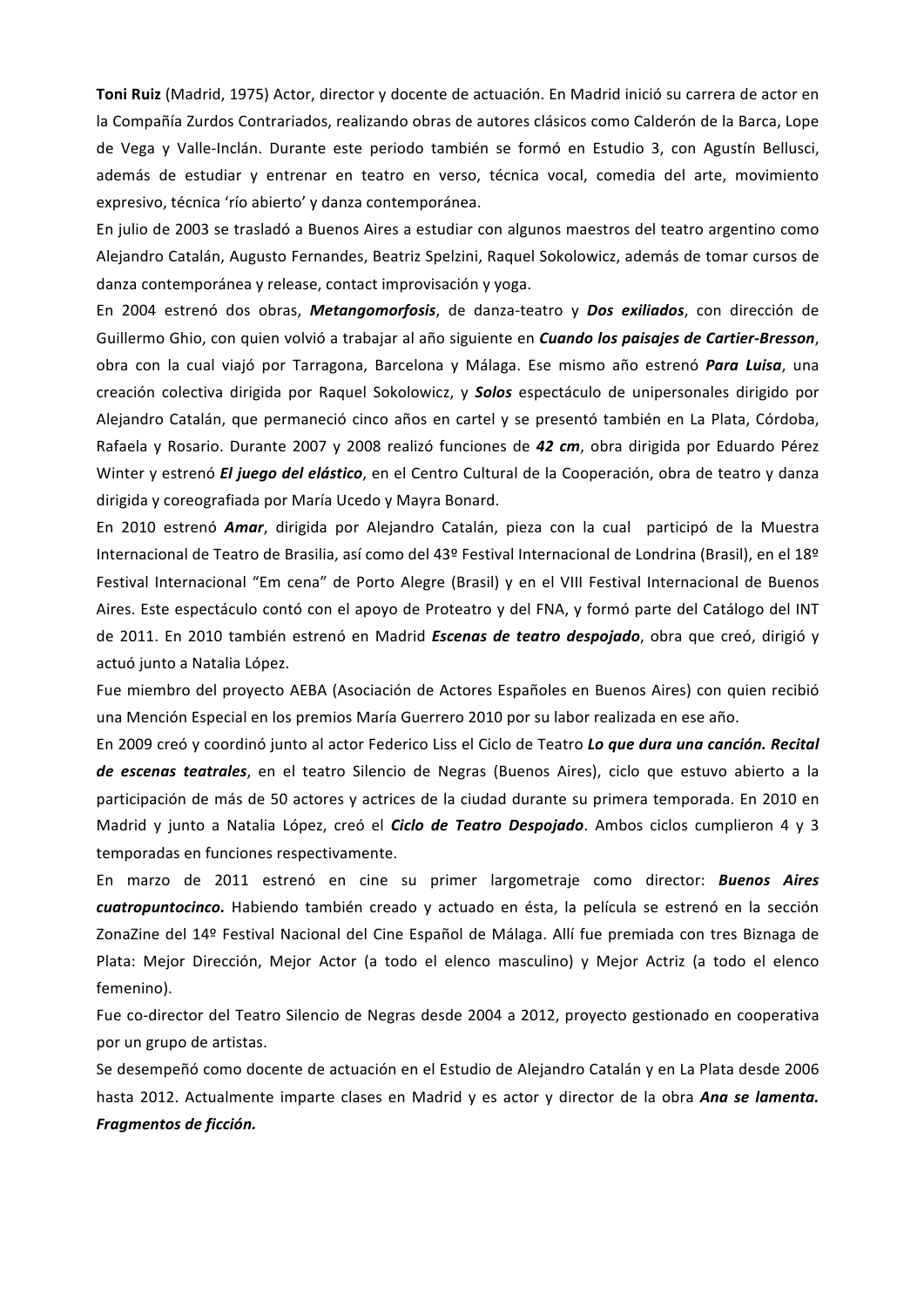#### BREVE RESEÑA DE LOS COLABORADORES

- Eduardo Pérez Winter (iluminación). Buenos Aires, 1978.

Director, actor e iluminador, trabaja desde 2004 en diversos proyectos teatrales y desde diferentes roles. Junto a Toni y junto a un grupo de teatristas de Buenos Aires co-dirige desde hace ocho años el teatro Silencio de Negras. Eduardo dirigió a Toni en 42 cm y en su solo Una mujer de hoy y se invirtieron los roles en el solo Fiebre y en el largometraje Buenos Aires cuatropuntocinco. Eduardo fue iluminador en varias obras en las que Toni y Natalia trabajaron, Muaré, Para Luisa y La prótesis, entre ellas.

Actualmente ensaya como protagonista el segundo largometraje dirigido por Toni a filmarse en 2012.

- Israel Mondéjar (asistencia general en España). Madrid, 1987.

Cineasta. Co-creador en 2010 junto a Toni del largometraje Buenos Aires cuatropuntocinco, se sumó en enero de 2011 a la compañía para éste y futuros proyectos como forma de incursionar en el mundo del teatro.

- Santiago Fondevila (asistencia general en Argentina). La Plata, Argentina, 1987. Actor. Alumno de actuación de Toni en 2008, participó como asistente general junto a Natalia y Toni en Muaré y Amar, antes de sumarse a La pera del olmo. También fue asistente de producción en Buenos Aires cuatropuntocinco. Actualmente ensaya como protagonista el segundo largometraje dirigido por Toni a filmarse en 2012 y co-dirige el Teatro Silencio de Negras.
- Paulina Indurain (ilustraciones). Luján, Argentina, 1977. Ilustradora, fotógrafa y bailarina. Formó parte de la compañía *Punto Perdido*, junto con Natalia trabajando en las obras *Punto Perdido* en el rol de asistente y fotógrafa, y en Guarda Nada en el rol de actriz/bailarina. Además hizo la foto fija de Buenos Aires cuatropuntocinco.
- Álvaro Gómez (fotos). Bilbao, 1979.

Fotógrafo. Colaborador de La Bagatela, al igual que Natalia y Toni. Realiza las fotos de los proyectos de esta Asociación Cultural. De esta forma se generó el vínculo con La pera del olmo.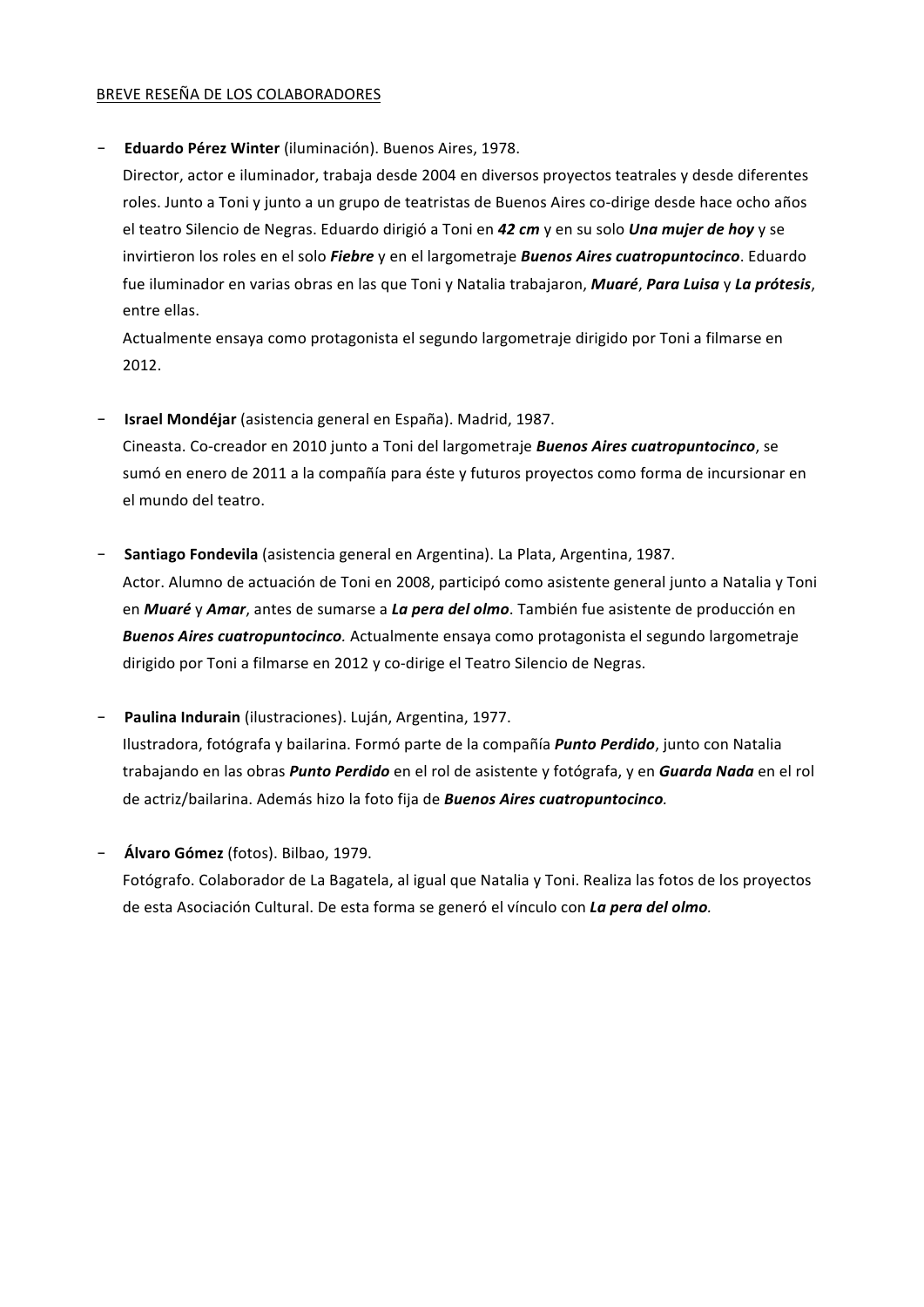# **FOTOS DE LA OBRA**

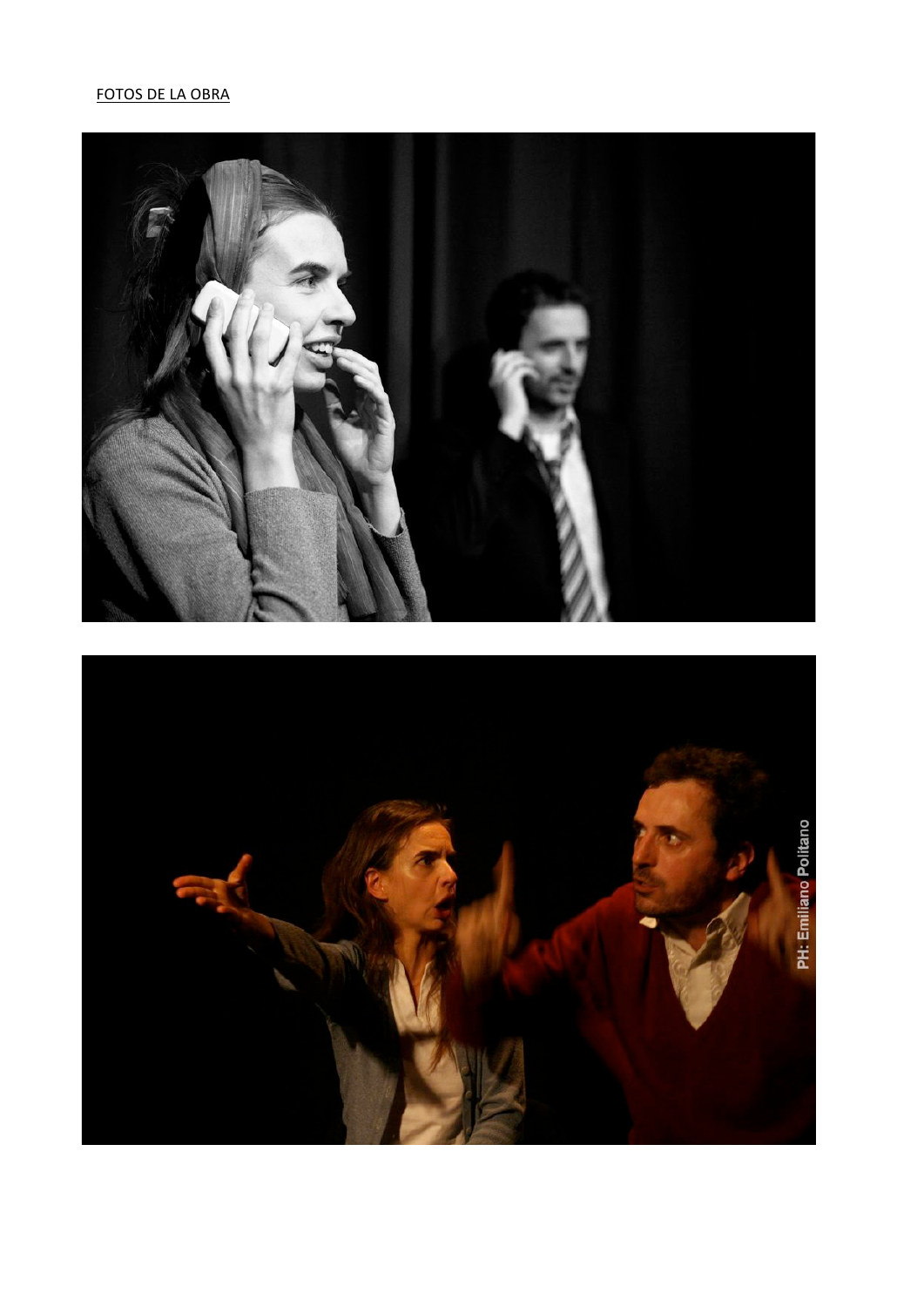

![](_page_12_Picture_1.jpeg)

![](_page_12_Picture_2.jpeg)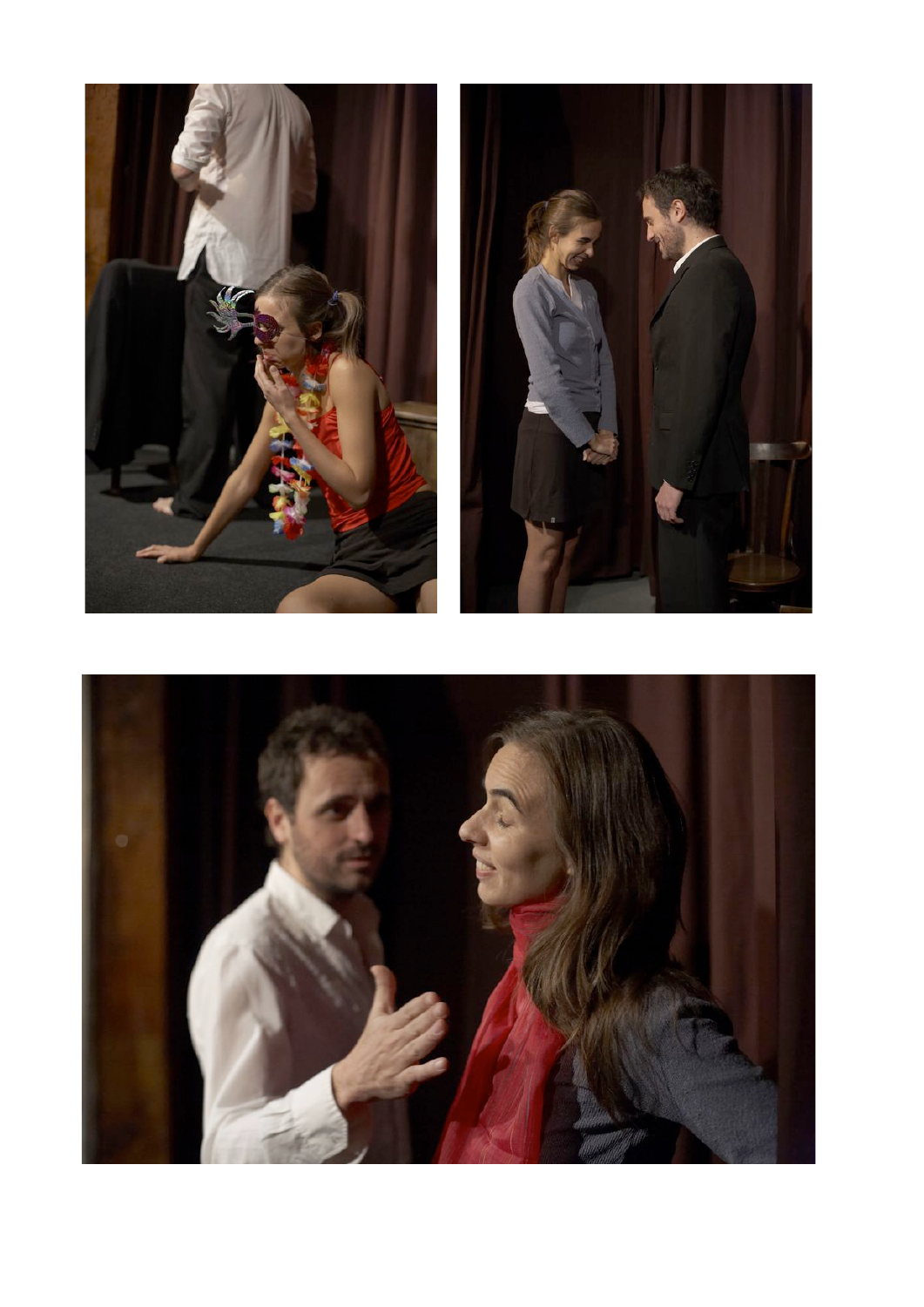![](_page_13_Picture_0.jpeg)

![](_page_13_Picture_1.jpeg)

![](_page_13_Picture_2.jpeg)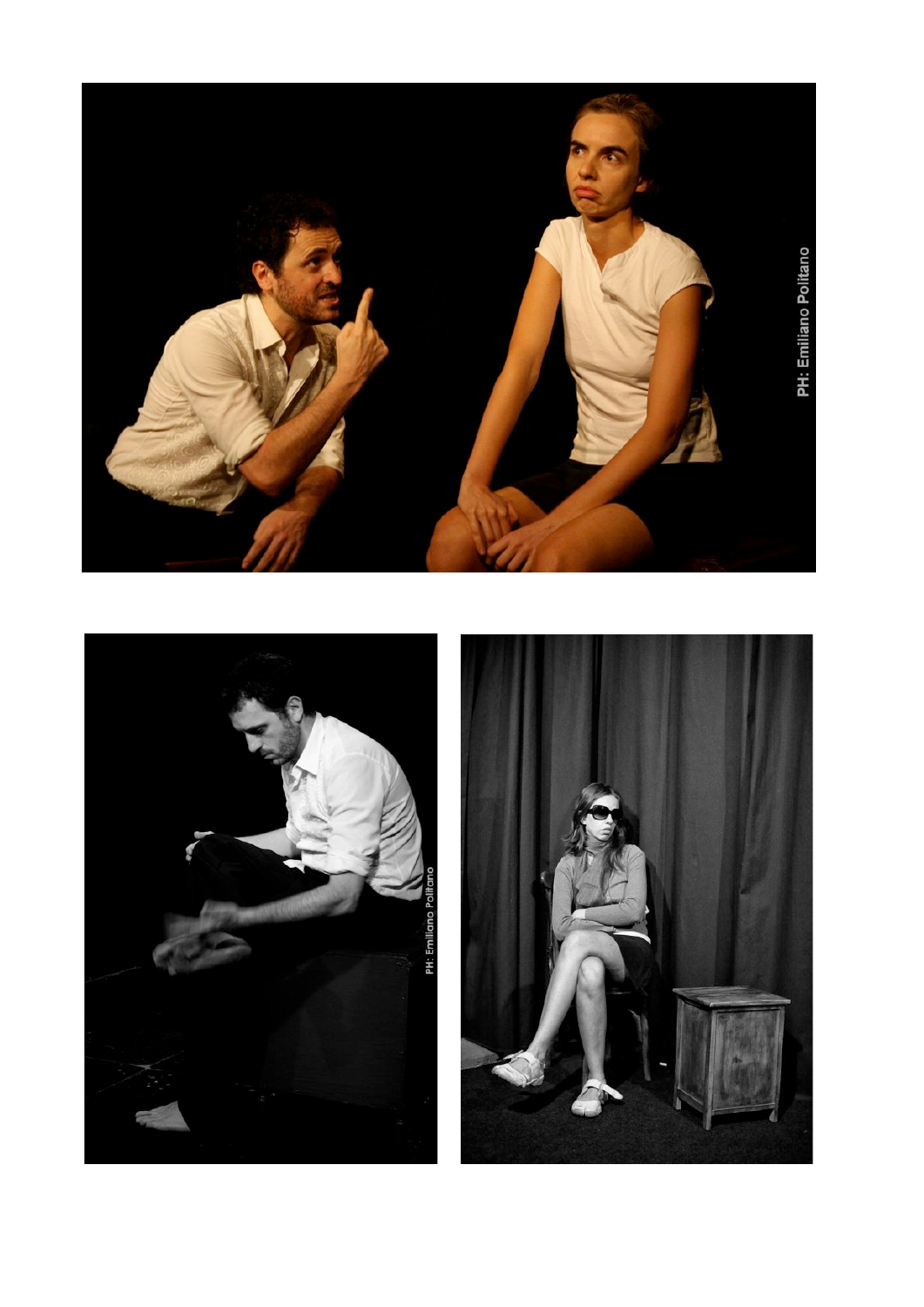CRÍTICAS

![](_page_14_Picture_1.jpeg)

# **Pedí lo que quieras**

**Al olmo no hay que pedirle peras y sin embargo, si existe esa cita, es porque el lugar común es pedir eso que parece imposible. Sobre esto reflexionan a través de diversas situaciones Natalia López y Toni Ruiz en una obra que en cuanto empieza sabe llegar hasta el final sin dar respiro.**

Por Sonia Jaroslavsky

La pera del olmo es lo imposible, aquello que no puede suceder, lo que se espera sabiendo (y olvidando) que nunca va a llegar. "La pera del olmo reúne en una idea algo que no se sabe muy bien qué es, pero que en definitiva parece que muchos deseamos", es lo que enuncia la presentación de esta obra.

En el espacio hay una silla y un banquito, ambos de madera. El actor Toni Ruiz (El) y la actriz y bailarina Natalia López (Ella) a lo largo de La pera del olmo, modifican los comportamientos, las dinámicas expresivas, las tonadas, las formas de hablar, de gesticular y de moverse. Así como suman y/o restan algunos elementos para cada situación, componen diferentes personajes en cada escena. Los cambios de una a otra no están preanunciados, a veces son sorpresivos y otras veces están ocultos en una transición dinámica de la propia escena. Pero lo singular de esta obra es que una vez que arranca no se detiene hasta el apagón final.

Vamos a alguna de las escenas que se despliegan a modo argumental: 1. En un mediodía de domingo, un cumpleañero llega a un festejo que no es para él, ni está hecho a su medida. En una seguidilla de preguntas realizadas por la dueña de casa se desnudará la absurda realidad por la que él está pasando, contagiando de amargura a la anfitriona. 2. Dos socios intentan vender los servicios de una administración fantasma. Ineficientes y mentirosos, no se ponen de acuerdo, aunque lo intentan a través de señales que se confunden todo el tiempo, dejando en evidencia la inconsistencia del plan. 3. Ella acaba de llegar a Madrid sin avisar. El no hubiera esperado jamás semejante sorpresa. Habiéndose conocido sólo a través de Internet, la posibilidad de enfrentarse cara a cara y tener que pasar tiempo juntos, aterroriza al local. 4. Un niño queda al cuidado de los tíos. Estos, ignorantes y temerosos de lo que significa la tarea, despliegan pensamientos fatalistas intentando prepararse para el momento.

El espectáculo pone el foco en distintos aspectos miserables de seres humanamente reconocibles. "Esta idea de crear personajes aborrecibles unas veces, lastimosos otras, tamizaba la selección en el momento de recortar el material surgido de las improvisaciones. La tensión o el ritmo fue buscado justamente desde una noción más musical del armado, tal como si fuera una composición", cuenta Natalia López. Los seres y las situaciones se transforman mágicamente ante los ojos del espectador, sin artificios. "Teníamos que 'enseñar' a verla, ya que los mecanismos de transformación van de lo convencional a lo delirante", afirma Toni Ruiz. López agrega: "Además, el conjunto de las escenas debían formar una obra y, para eso, unas tenían que estar en relación con las otras: generar contraste, desde lo rítmico, desde el lenguaje, formando en su totalidad una especie de paseo en montaña rusa o en tren fantasma".

López y Ruiz, radiante pareja de actores y de la vida dicen casi al unísono: "Somos fanáticos de la actuación, de la buena actuación, de los actores que te hacen creer". Natalia cuenta que ahí querían poner el foco de las situaciones: "Que podían ser absurdas o realistas, cómicas o dramáticas, pero siempre debían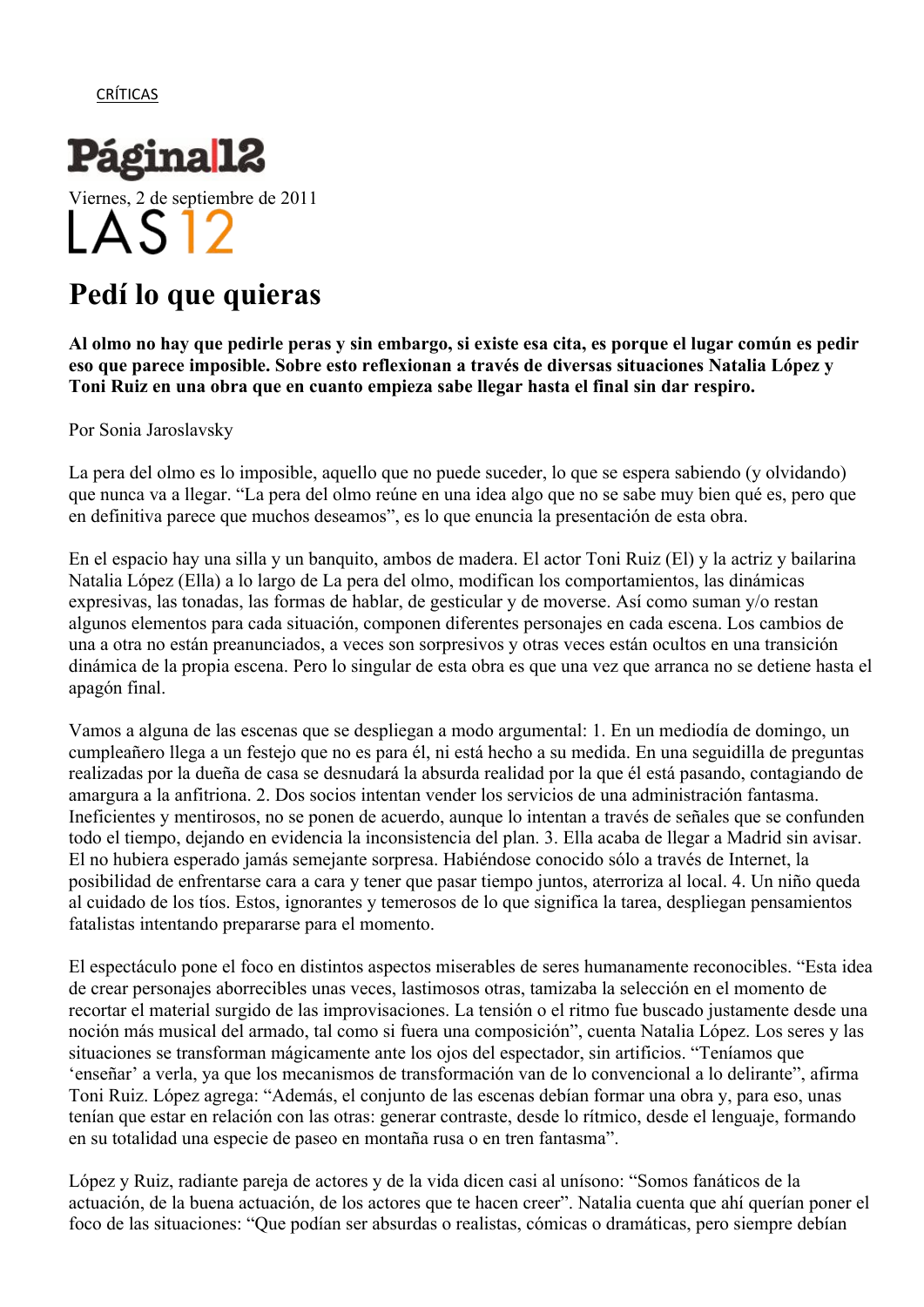generar adhesión por creencia". "Es por eso que la actuación debe estar muy afirmada", agrega Ruiz y sigue: "la puesta en escena despojada favorece además de la actuación su transportabilidad y su adaptabilidad a cualquier espacio". Hacerla en cualquier lado fue una condición sine qua non para los actores, entre otras cosas porque Toni Ruiz es español, y eso de ir y venir de España a Argentina o de realizar giras por el interior de nuestro país estuvo al momento de generar esta pieza. "Nos quisimos dar ese placer y esa liviandad."

En la obra los problemas no son específicos de la mujer o del hombre, son problemas humanos: la incomunicación, la traición, la violencia, los desacuerdos en las relaciones, el éxito o el fracaso... "Nuestro vínculo –dicen Ruiz y López–, como equipo de trabajo y como pareja, parte de la equidad y no incorpora esta cuestión como un problema, sino como algo superado. Esto se tradujo a la temática de la obra. Nuestros aportes a la creación de La pera del olmo fueron equitativos en todas las áreas: dirección, producción, dramaturgia y actuación. Esto hace que la obra sea representativa de esta igualdad."\*

# **Criticunder - críticas de teatro independiente y comercial -**

# **"La pera del Olmo: Expertos viajeros del teatro."**

**Por: María Milessi** (Colaboradora)

# Calificación: \* \* \* \*

Una pareja de actores/directores, Toni Ruiz y Natalia López, monta un espectáculo con un dispositivo escénico que pasea al espectador a través de un desopilante despliegue de actuación.

No sólo nos permite apreciar la versatilidad de ambos sino que las mini historias que ponen en escena están resueltas con tal inteligencia que abren mundos cada cual con sus conflictos particulares. Una dupla que funciona. Una dupla que manifiesta todo lo que tiene para ofrecer. Una dupla que se las trae.

Cual dúo de rock, lo único que hace falta para llevar adelante la función son ellos mismos y sus instrumentos actorales. Las distintas escenas son tracks que ellos mismos como directores y creadores nos muestran: unos ya empezados, pasando al próximo antes del final, y en algunos casos todavía nos está cayendo la ficha de qué es lo que está sucediendo, y ya pasan al próximo.

Lo atractivo del espectáculo es verlos a ellos atravesar comportamientos tan disímiles y dinámicas tan opuestas. Para cada escena tienen reglas de juego distintas que los condicionan, además de que las circunstancias a nivel de historia también cambian radicalmente. Y todas ellas ligadas por transiciones fugaces pero trabajadas con proceso. El ritmo se va acelerando hasta el delirio, por momentos no se entiende de qué, pero queremos seguir viéndolos reírse así, intentando hablar entre dientes y gritos. Una obra que pide el bis.

Un zapping de actuación. El espectador sale imaginando, sale con ganas: con ganas de ver cómo seguiría tal o cual historia, qué le pasaría luego a ese personaje, o cómo habría empezado aquello para llegar al punto de tensión en el que se encuentran. Si se pudiera dejar ese canal un ratito más, o haberlo agarrado un ratito antes. Si pudiera decidir. Pero en este caso los que deciden son ellos, expertos viajeros del teatro, modificando el material según lo que van percibiendo que pasa con cada escena.

Uno sale de este espectáculo con la placentera sensación de haber compartido un trabajo que inspira libertad. Para producir, para crear. Cómo la actuación basta y sobra.

Expresivamente se estiran como atletas, sus rostros y cuerpo se moldean de acuerdo a lo que les sucede. Es insólito intentar transmitir todo aquello por lo que atraviesan durante esta obra. Hay que estar ahí.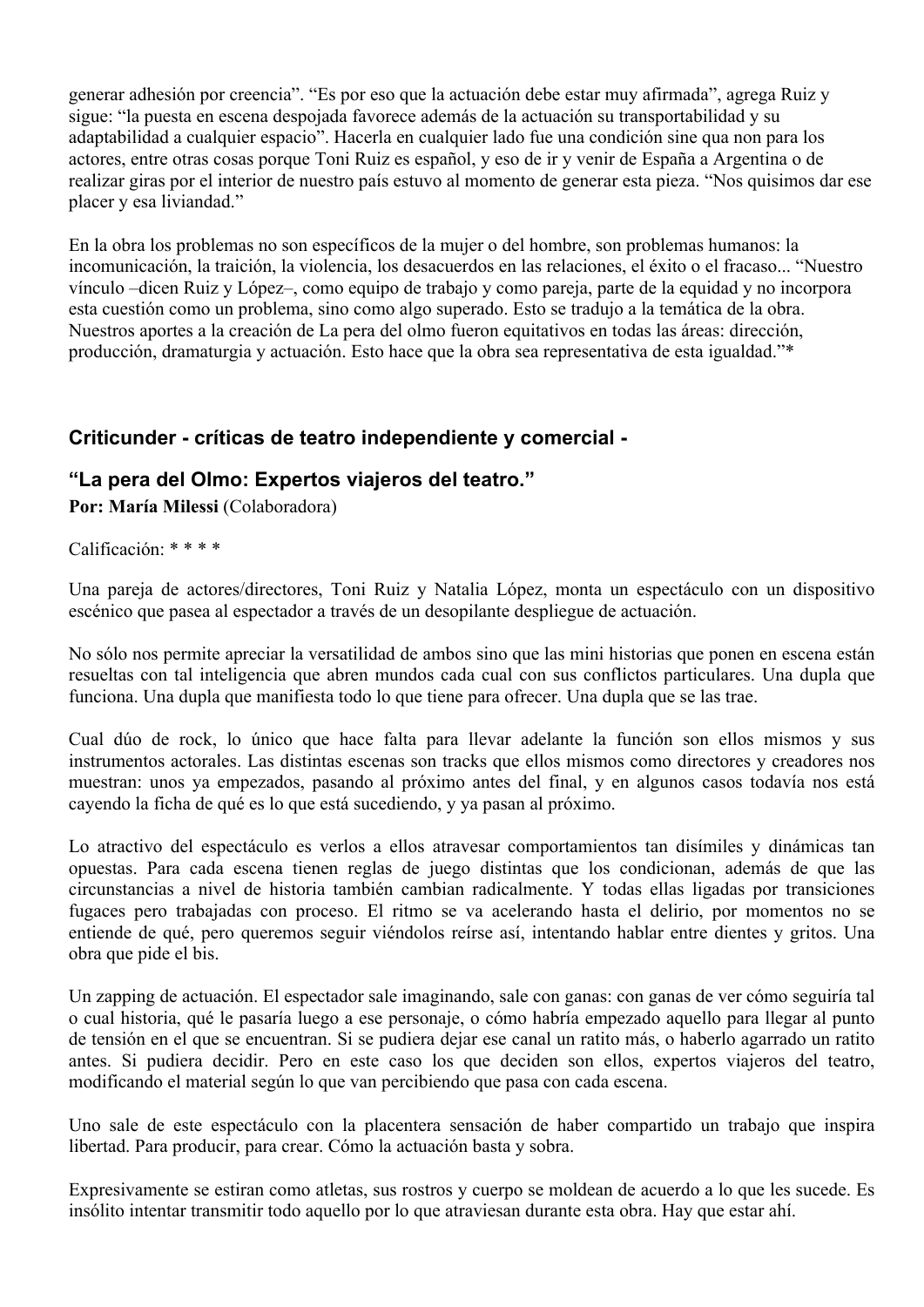Estos dos actores nos ofrecen lo impensable, el absurdo absolutamente creíble, la pera que siempre quisimos pedirle a un olmo.\*

# Detodoslosdias.wordpress.com

La pera del olmo *Sábado, oct 1 2011*

# **Por: Maria Petraglia**

Qué buenos que son Natalia López, Toni Ruiz!!!!!!!! Escribieron, dirigieron y actuaron La pera del olmo.

EXCELENTE!!!! Lástima que los descubrí tarde…sino…repetía.

Docenas de escenas que duran minutos…casi sin transición pasan de una a la otra. Desde la muchacha que despierta confundida después de la fiesta de su despedida de soltera hasta el par que debe cuidar al niño y buscan quedarse tranquilos para que todo esté bien, pasando por la jugadora que tuvo un mal partido, la infiel, el cumpleañero que cae en una fiesta donde no conoce a nadie, los colaboradores del político, el presentador a punto de recibir el premio, la visita de sorpresa de la muchacha argentina en Madrid y tantas otras escenas que ya no recuerdo.

Es una obra necesaria. Nadie debería pasar por el circuito teatral de Baires sin verla. Me han dejado sin palabras...y eso es un mérito para cualquiera!!!

María, terminando como empecé…QUÉ BUENOS SON!!!!!!!! P/D. Salen de gira…ojalá los puedan ver!!\*

# **REVISTA MONTAJE DECADENTE**

Por Lucho Bordegaray Octubre, 2011

# La pera del olmo

Un hombre y una mujer. Una situación que se desarrolla entre lo soñado, lo indebido y la fatalidad. Con pocas palabras y en pocos minutos le dan vida y está ahí, con toda su complejidad, sostenido por su historia apenas sugerida y abierto a lo que está por venir. Pero lo por venir no acontece: una puerta que se abre, una prenda que se quita o que se agrega, un leve cambio en la expresión del rostro y en la postura del cuerpo, y ya estamos en otra escena. Y así una y otra vez, casi vertiginosamente, sin que esto signifique que cada grafmento, por breve que sea, pierda su sentido.

Natalia López y Toni Ruiz son quienes dan vida a *La pera del olmo* esta galería de personajes o, mejor, de parejas, porque se sostienen y entienden en la interacción, necesitan siempre uno del otro, funcionan en tanto equipo.

Como se trata de un espectáculo fácilmente transportable, ahí andan este mes, llevándolo de paseo: los sábados 8 y 15, a las 23, en Espacio 44, Calle 44 Nº 496, La Plata; el viernes 14 a las 20, en el C.C. El Galpón de la Estación, Máximo Paz 146, Monte Grande; y el domingo 30, en la Sala Del G.A.E, Pergamino. Lejos del alcance de esta revista, pero quizás al alcance de quien la está leyendo. De todos modos, los sábados 19 y 26 de noviembre, a las 21, vuelven a su base de operaciones porteña, en Silencio de Negras, Luis Sáenz Peña 663. Reservas: 4381-1445.\*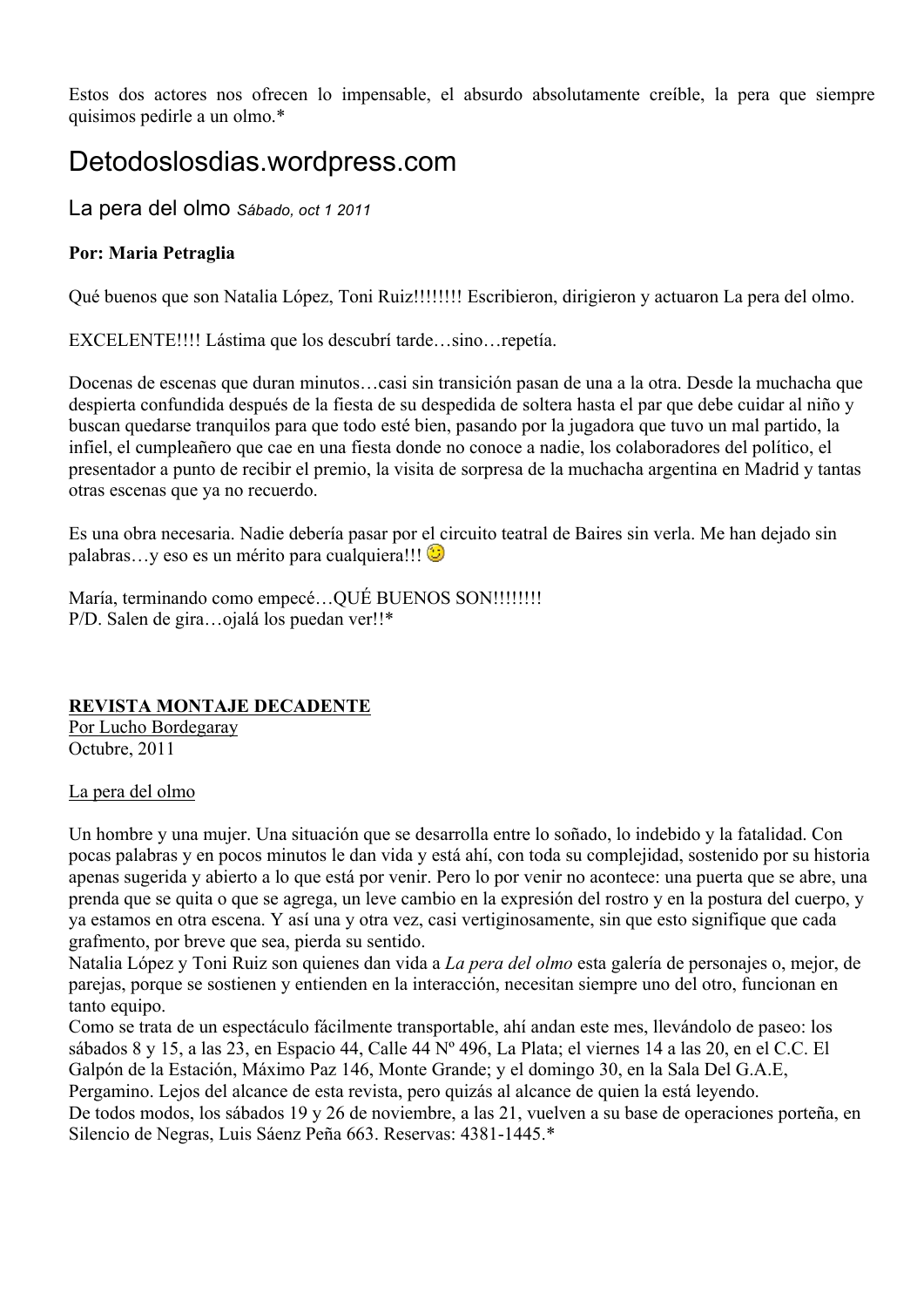# **¡Viva La Bagatela!: El olmo que da peras, o el placer del teatro despojado**

Si me preguntas por qué está ciudad me sigue enamorando después de tantos años, te respondería con una cita en mi último rincón descubierto. Es verdad que a veces parece que Madrid no tiene la efervescencia de mi querida Buenos Aires, o que si pudiera tener mar como Barcelona, entonces ya sería perfecta. Sin embargo cada tanto te sorprendes seducida por un espacio nuevo, con el encanto y los olores y la magia de los rincones viejos pero con las posibilidades de inventar todo lo inédito.

El sábado estuve en **La Bagatela** de Lavapiés, una asociación cultural dedicada al teatro, la literatura, la fotografía, el cine y mucho más. Creo que me conquistaron ni bien traspasé la puerta: sonaba Babasónicos y un chico muy amable nos dio un naipe (me tocó de corazones) a modo de entrada. Entre flores y libros, puedes comerte una empanada exquisita (ahí es donde empiezas a comprobar tus sospechas de un elemento argentino entre los componentes de tan particular asociación). Después, los no más de veinticinco privilegiados que disfrutaríamos de esa joyita que es *La pera del olmo*, espectáculo creado, dirigido y actuado por **Natalia López** y **Toni Ruiz,** bajamos al subsuelo.

Ella -como servidora- es una porteña en Madrid; él es un madrileño que podría pasar por porteño. Deliciosos ambos (él me tuvo desde "la chaqueta, bombón"; ella clava como nadie el "¡pucha!"), con mucho talento desgranan su teatro íntimo, despojado, mínimo, casi como si te contaran un secreto al oído. Los textos lúcidos, las situaciones brillantes y la capacidad expresiva de los dos intérpretes nos meten de lleno en una montaña rusa, con el vértigo ante la identificación en las escenas, pero desde el placer más puro ante el juego teatral que te obliga a creer incluso en un olmo que pueda dar peras. Porque en esta obra el deseo de lo imposible (re)contruye ese absurdo cotidiano, tan Carver, tan Sallinger, tan nuestro, en el cuerpo y la voz de la espléndida pareja de actores.

Después del huracán, llega la calma. Y el ritual de la Bagatela impone que los artistas agradezcan e inviten a los presentes a valorar el espectáculo: entrada (salida, en realidad) "a la gorra". También charlan con el público; investigo un poco y me entero de que esta compañía de teatro "a dos continentes" busca, a través de la primacía de la actuación como forma y lenguaje de creación, que el disfrute de lo que hacen sea condición estructural de sus producciones. Lo consiguen. Se nota. Además me entero de que Toni Ruiz (cuando fue un madrileño en Baires), dirigió una peli -en la que también actuaba Natalia- que me encantaría ver: *buenos aires cuatropuntocinco*.

Descubro que en La Bagatela hay lugar para las iniciativas más atractivas y delirantes: talleres de encuadernamiento, monográficos de collage, clases de costura creativa, club de lectura, grupo de estudio cinematográfico, encuentros con los artistas del barrio… Además del doblete de *La pera del olmo* de los sábados, cada miércoles celebran las *Noches de teatro despojado*.

Entonces entiendo que esta Bagatela no tiene nada que ver con la insulsa definición de la RAE ("cosa de poca sustancia o valor") sino que se inspira en un texto de *Sonata de invierno* (1905) de Valle-Inclán: "*Yo no aspiro a enseñar, sino a divertir. Toda mi doctrina está en una sola frase: ¡Viva la bagatela! Para mí, haber aprendido a sonreír, es la mayor conquista de la humanidad*". Sustancia y sonrisas es lo que sobra en este rincón de Lavapiés que algún día, si te animás, también podría ser tuyo.\*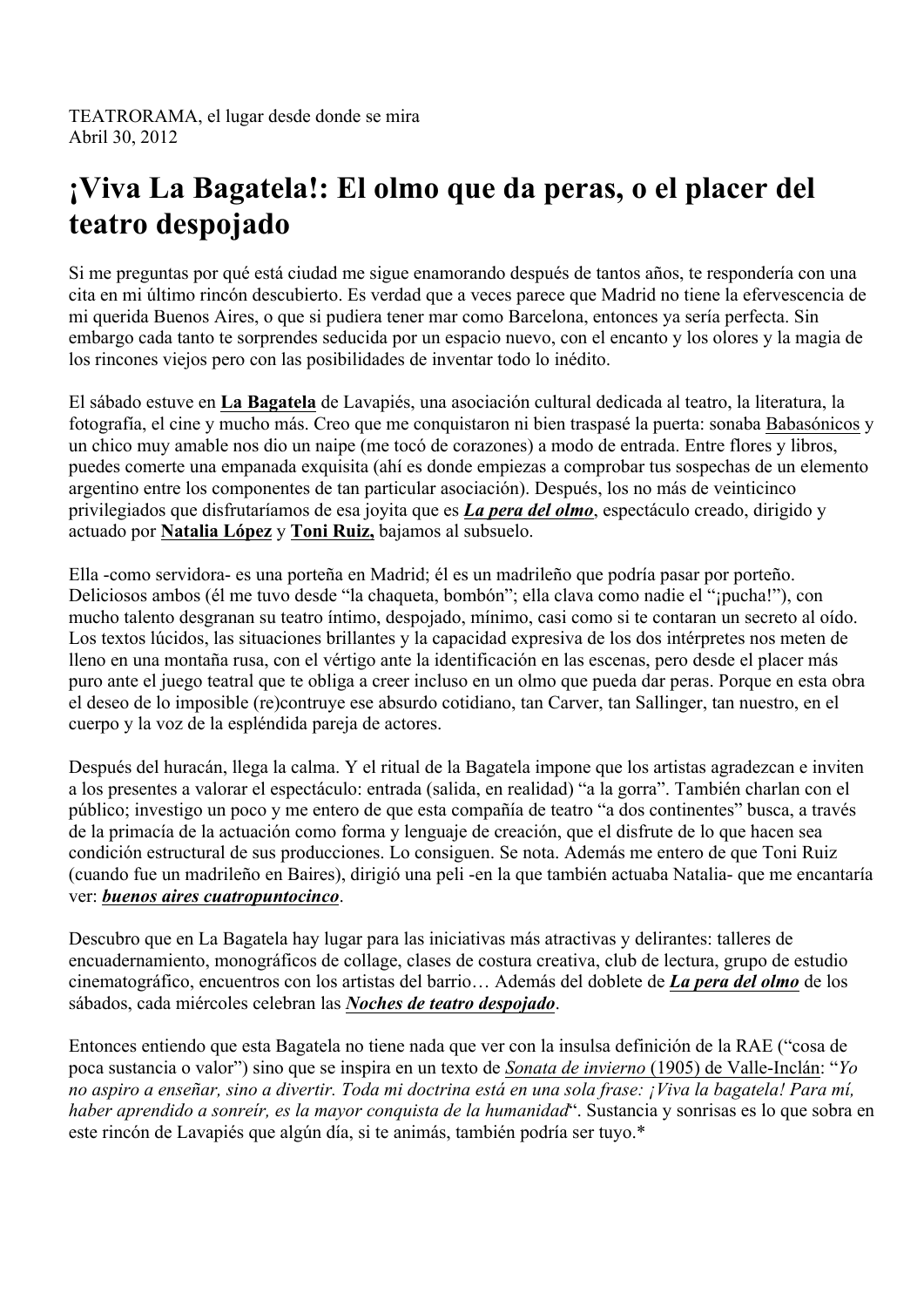#### La Pera del Olmo de Natalia López y Toni Ruiz La fascinación del rechazo al concepto de historia (Por Davide Carnevali)

Resulta imposible definir una obra como *La pera del olmo* desde el punto de vista del género. Sería difícil enmarcarla en la categoría de comedia o de drama grotesco, superrealista o iperrealista, o en cualquiera otra definición que busque fijar el tono general de la obra. Resulta imposible precisamente porque un tono general no existe; lo que existe son fragmentos particulares de historias, situaciones evocadas en el escenario que reflejan la realidad en su múltiples formas. Cada fragmento tiene el mérito de agotar la situación y no explotarla más allá de lo natural, un valor añadido que habría sido muy difícil de conseguir planteando una pieza tradicional, donde la acción necesita seguir avanzando más allá -y, a menudo, a pesardel ritmo natural de la situación. Aquí no hay necesidad de avance forzoso porque no hay una concatenación de hechos que nos lleve de un principio a un final de la obra. Lo que hay aquí son pedacitos de diálogos de pocos minutos, cortos pero siempre de una intensidad envidiable; y probablemente sea la búsqueda de esta intensidad la que destrona el concepto de historia como núcleo de la obra. Los espectadores se dan cuenta desde el principio que el hilo conductor no se halla dentro del contenido de las escenas, sino en la forma en la cual se presentan. Con el único factor constante de estar siempre activos en el escenario -la pareja hombre/mujer protagoniza todas las secuencias- los dos actores van entrando y saliendo de diversos personajes con caracteres y actitudes bien variadas. Natalia López y Toni Ruiz dan muestra así de una tremenda capacidad de transformismo, pasando en pocos segundos de un contexto a otro, de un sentimiento a su opuesto, sin más artificios técnicos que una prenda de ropa y algún objeto, y recreando todo un mundo delante del espectador. Se ríe mucho y con ganas; con ganas de saber qué será de estos personajes creados y ya abandonados tan rápidamente por otros nuevos. Hasta el espectador podría llegar a sentirse frustrado por no poder percatarse de qué les pasará a los protagonistas más adelante, cómo acabará el cumpleaños de Fulanito o el proyecto político de Menganito. Es la frustración de la mente lógica, que no reconoce ahora los patrones tradicionales del teatro narrativo, en que siempre se exige un efecto por cada causa, un desenlace por cada planteamiento, un final por cada inicio. Precisamente lo que la obra no pretende. Aquí no hay ni inicio ni final, todo queda suspenso in medias res, un tiempo sin tiempo en el cual la acción nace y se difumina en un parpadeo, vive hasta que alcance su ápice y ahí se interrumpe. Los actores son el centro, no los personajes; no hay desarrollo psicológico, sino juegos de mutaciones; no es por lo tanto una cuestión de progresión cronológica, sino de ritmo. El mecanismo funciona a la perfección, demostrando que no siempre hace falta esperarse del teatro grandes relatos, si se puede disfrutar de una situación escénica tan hábilmente manejada. Narración mínima, para una teatralidad a su máximo grado.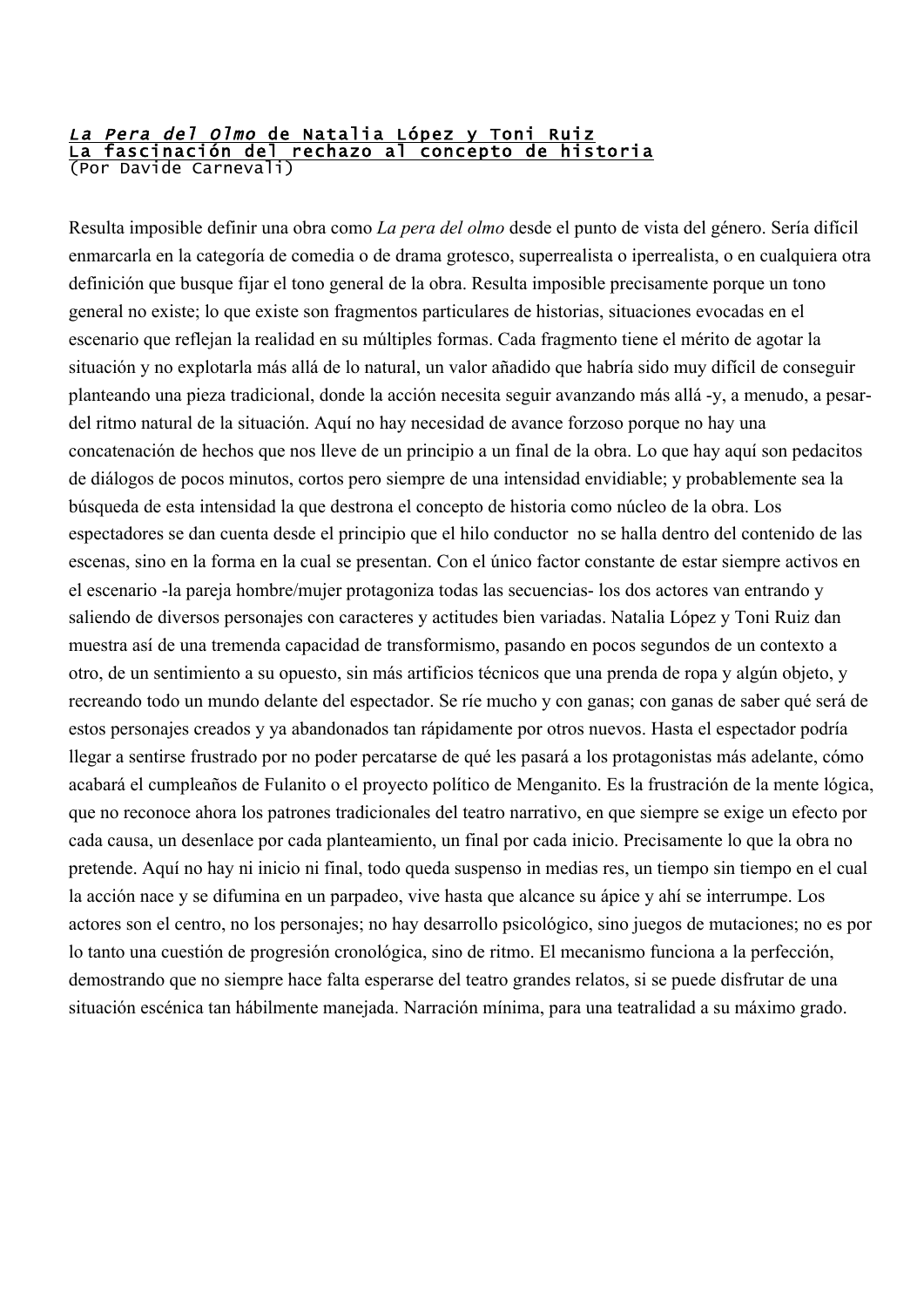# Talleres que brinda la compañía

- Entrenamiento Actoral
- Composición de personaje: un acercamiento a la actuación
	- Gimnasia Postural Global
	- Estiramiento y Alineación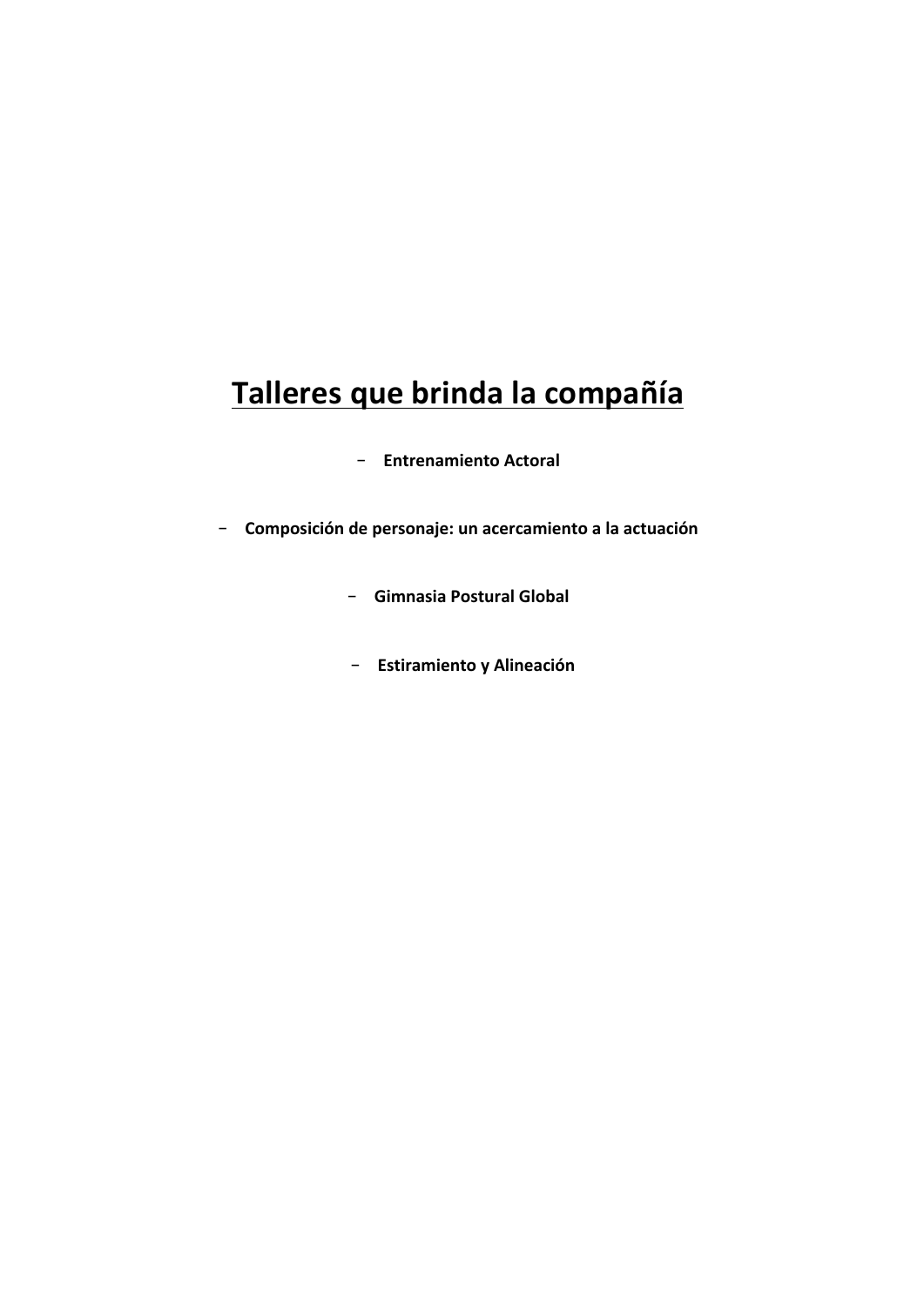# 1. ENTRENAMIENTO ACTORAL

# **Docente: Toni Ruiz**

En una época en la que la formación actoral no está basada en una sola metodología y pasa a ser la suma y apropiación de las diferentes técnicas y experiencias transitadas por el actor, el camino de profundización de su capacidad de actuación depende del conocimiento de sus posibilidades, para ser desarrolladas y explotadas, así como de sus límites y dificultades técnicas, para ser asumidos y corregidos en la medida de lo posible.

# Objetivos

Durante el desarrollo de este taller se introducirá al actor en el entrenamiento de herramientas que le permitan:

- descubrir y/o desarrollar la lectura subjetiva de su actuación,
- indagar en la creación de un gesto actoral que supere la representación, genere materialidad escénica y, por ende, relato dramático,
- potenciar y apropiarse de algunas dinámicas expresivas que lo favorecen,
- poner en juego su malabarismo o poética actoral de forma individual y en combinación con el de otros actores y con el espacio escénico,
- explotar su campo imaginario como generador de sentido y productor de asociación visual y sonora,
- encontrar mecanismos de desarrollo y repetición del material aparecido.

# A quién está dirigido

A actores y actrices con alguna experiencia escénica.

# Necesidad espacial y materiales

Es necesario contar con un espacio amplio y acondicionado, así como elementos que favorezcan la creación escénica:

- escenográficos: sillas, sillones, mesas...,
- vestuario: ropa y calzado variado,
- objetos: teléfonos, vasos, botellas...

Asimismo es ideal contar con artefactos de luz y consola para los trabajos de improvisación y escenas.

# Duración

Cada clase debe tener una duración de entre 3 y 4 horas. El seminario tendrá una duración de entre 12 y 18 horas.

# Cupo

Mínimo 10 alumnos. Máximo en función del tamaño del salón.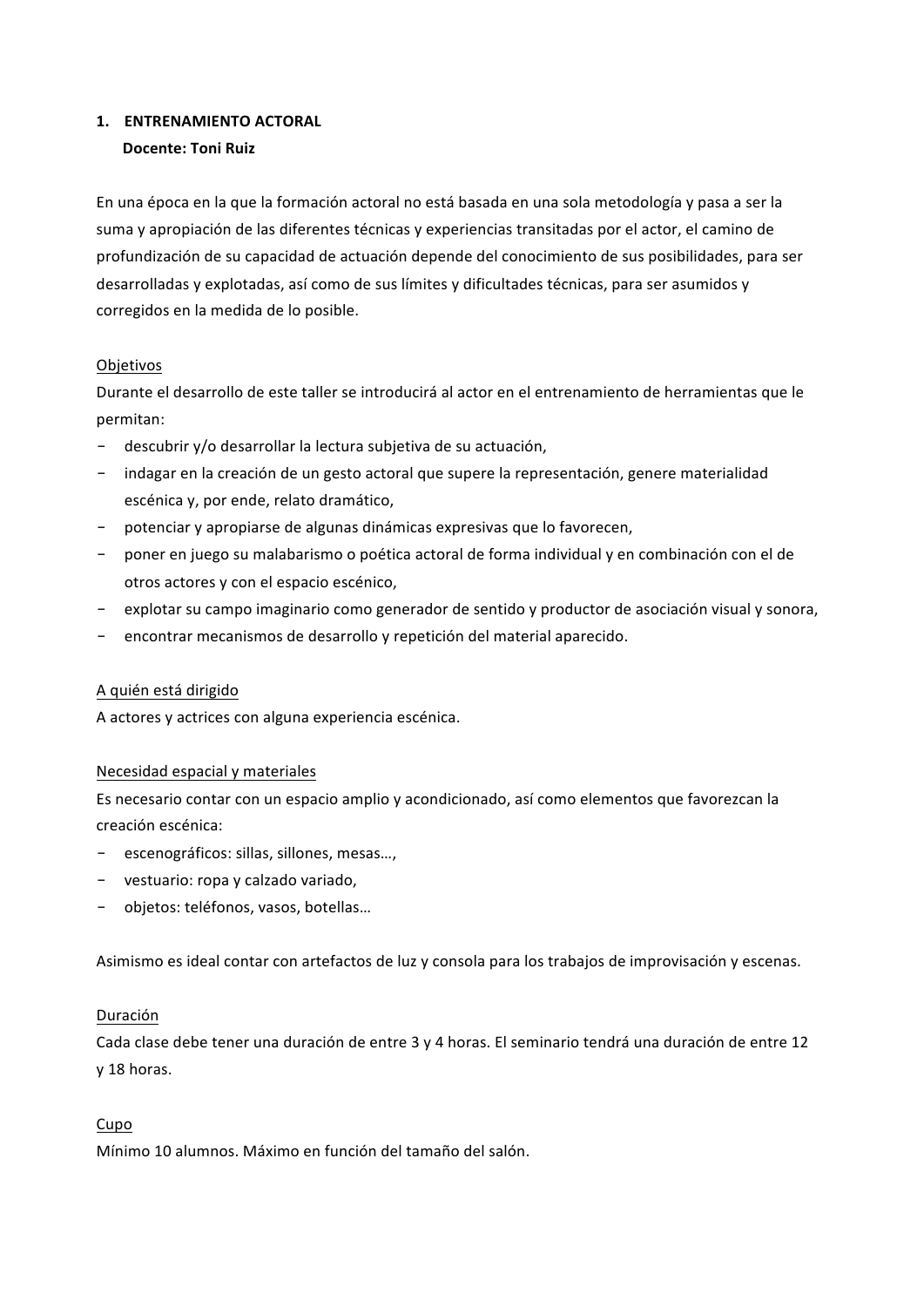# 2. COMPOSICIÓN DE PERSONAJE: UN ACERCAMIENTO A LA ACTUACIÓN

# **Docente: Toni Ruiz**

Este taller está pensado para producir un acercamiento al mundo de la actuación teatral a personas sin experiencia escénica. Para ello trabajaremos sobre una de las herramientas que permiten al alumno generar el distanciamiento de sí mismo necesario para evitar la sensación de quedar expuesto a la mirada, con el pudor que eso conlleva y que coarta su expresividad: sentirse otro, sentirse disfrazado, como forma de sumergirse en la creación de ficción.

# Objetivos

Durante el desarrollo de este taller el alumno entrenará ejercicios/juegos que le permitan:

- introducirse en el placer del juego de la actuación,
- descubrir y desarrollar algunas dinámicas expresivas que lo favorecen,
- despertar los mecanismos de lectura subjetiva sobre su actuación,
- poner en juego su malabarismo o poética actoral de forma individual y en combinación con el de otros actores y con el espacio escénico,
- explotar su campo imaginario como generador de sentido y productor de asociación visual y sonora.

# Desarrollo de las clases

Después de una entrada en contacto con el trabajo expresivo, se realizarán ejercicios de improvisación individuales, en dúo y grupales, con diferentes consignas que cada actor deberá encarar y desplegar de forma singular y particular.

En estos ejercicios cada uno desarrollará la lectura sobre el material de actuación no solo desde el propio trabajo (como actor), sino también acompañando como mirada activa el trabajo de otros compañeros (como director/coach).

Al final de cada clase analizaremos el trabajo realizado por cada actor. En la acumulación de experiencia a lo largo del taller iremos profundizando en el conocimiento del trabajo de cada asistente.

Los asistentes podrán traer videocámaras caseras para grabarse. Esto permite no solo el análisis del material aparecido, sino también la recuperación los momentos más interesantes.

# A quién está dirigido

A gente sin experiencia escénica con ganas de experimentar la actuación.

# Necesidad espacial y materiales

Es necesario contar con un espacio amplio, así como elementos que favorezcan la creación escénica:

- escenográficos: sillas, sillones, mesas...,
- vestuario: ropa y calzado variado,
- objetos: teléfonos, vasos, botellas...

Asimismo es ideal contar con artefactos de luz y consola para los trabajos de improvisación y escenas.

#### Duración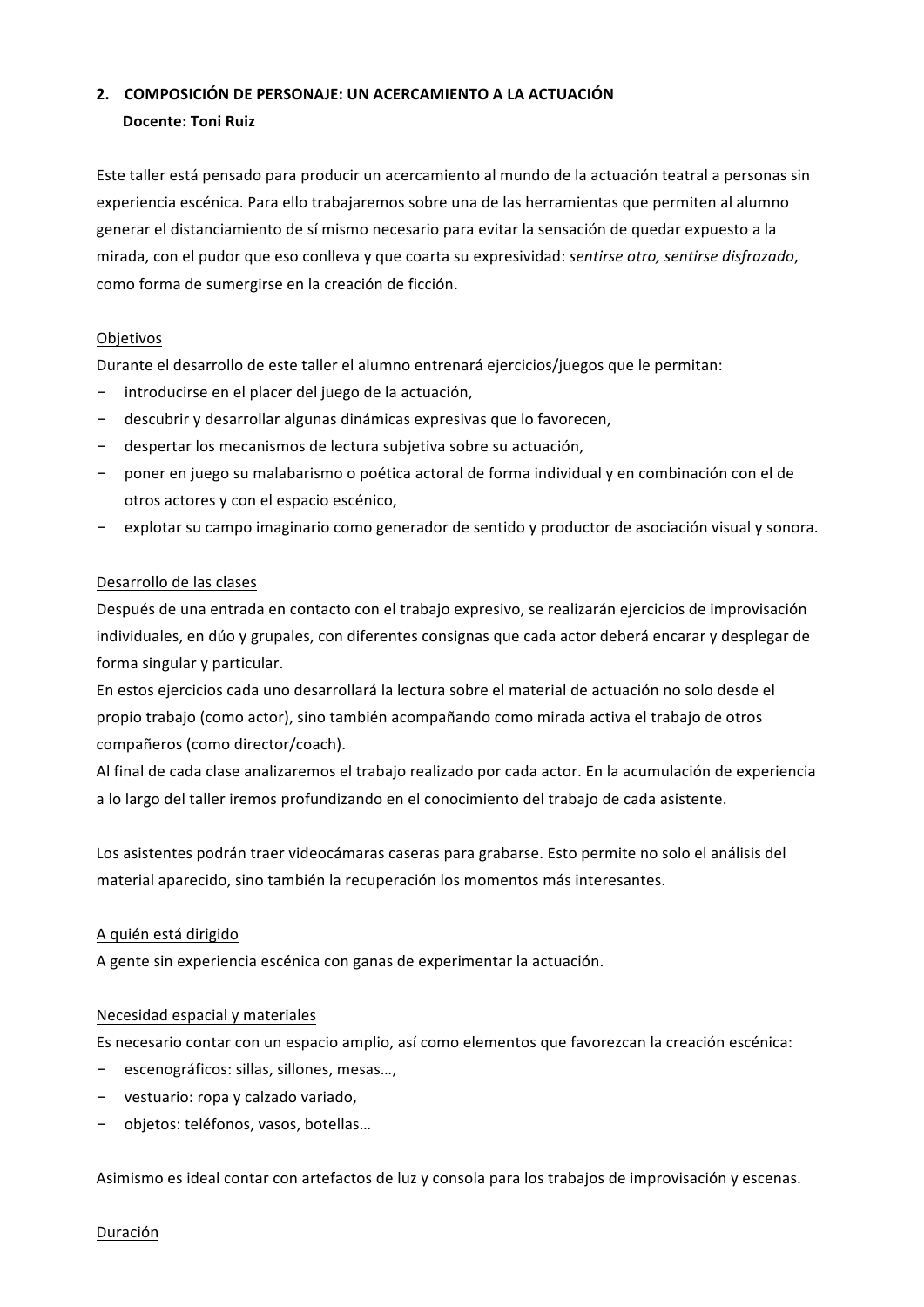Cada clase debe tener una duración de 3 horas, aproximadamente. El seminario tendrá una duración de entre 12 y 15 horas.

# Cupo

Mínimo 10 alumnos. Máximo en función del tamaño del salón

# 3. GIMNASIA POSTURAL GLOBAL

# Docente: Natalia López

La Gimnasia Postural Global (GPG) consiste en una serie de ejercicios que derivan del RPG (Reeducación Postural Global, método científico de terapia manual que asumiendo al cuerpo como globalidad trabaja sobre el sistema locomotor.)

La GPG se realiza en posiciones estáticas pero activas que permiten la elongación de las cadenas fibromusculares, incluyendo las fascias. Las fascias son tejidos que agrupan y dan forma a estas cadenas y que debido a una infinidad de causas posibles (vicios posturales, sedentarismo, acortamiento muscular producido por la actividad deportiva, lesiones, etc.) pueden retraerse, afectando la alineación y limitando la libertad de movimiento.

Otros trabajos corporales enfocados hacia la elongación actúan generalmente sólo sobre los músculos y articulaciones, encontrando en el acortamiento de las fascias un límite infranqueable.

El objetivo de las clases es enseñar a los asistentes las posturas básicas y las específicas para cada caso, permitiendo que, al finalizar el taller, cada uno pueda practicarlo de manera independiente. Este tipo de gimnasia se realiza intensamente en sesiones de no más de 20 minutos. También por esto es un ejercicio ideal para ser realizado a diario, brindando efectos rápidos y profundos.

# Beneficios de la GPG

- recuperación de la elasticidad y la fuerza muscular,
- alineación de la columna vertebral,  $\sim$
- prevención de dolores y lesiones articulares,
- armonización del tono muscular,
- conciencia corporal.

# En el taller se trabajará:

de manera práctica:

- o movilizando las articulaciones y preparándose para las posturas,
- o tomando conciencia del estado del cuerpo,
- o realizando las auto-posturas de GPG,
- o observando a los compañeros para una mejor comprensión.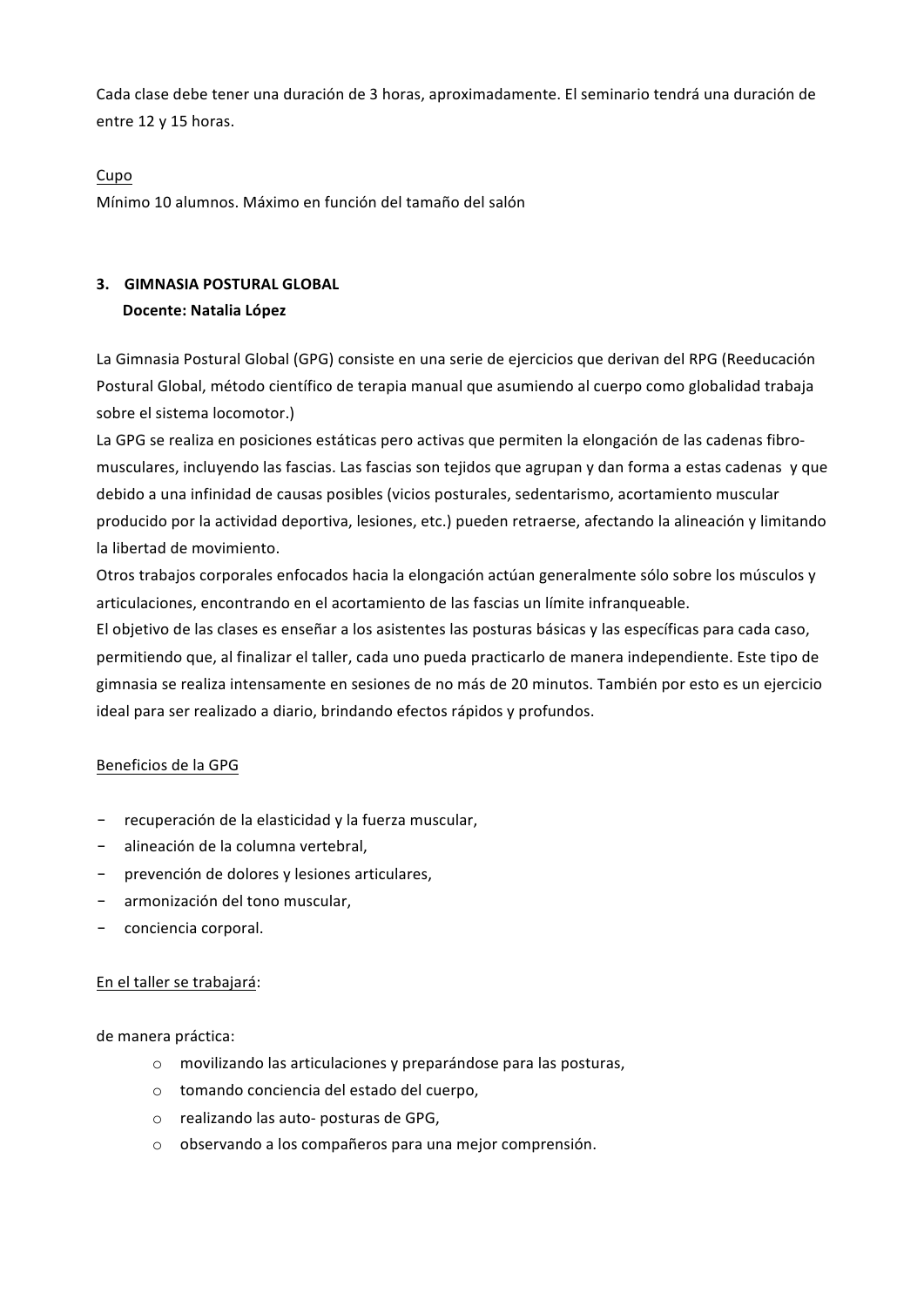de manera teórica:

- o conociendo o recordando algunos conceptos básicos de anatomía,
- o compartiendo la experiencia vivida en una puesta en común,
- o reflexionando sobre las posibilidades y los modos de aplicación de la Gimnasia.

#### A quién está dirigido

Por ser una gimnasia estática es recomendada para personas que por lesiones en columna no puedan realizar otro tipo de trabajos corporales.

Por otro lado, está comprobada la eficacia de este entrenamiento en deportistas, bailarines, actores y personas que trabajen su cuerpo como herramienta, dado que ofrece la posibilidad de una profunda observación sobre los propios límites.

#### Necesidad espacial y materiales

Es necesario contar con un espacio amplio, ventilado y climatizado, donde los asistentes se puedan acostar y con paredes donde apoyar las piernas. Es ideal contar con una colchoneta (tipo mat, no alta) o manta por alumno.

Reproductor de CD o MP3.

De parte de los alumnos es indispensable ropa muy cómoda y abrigada en período invernal, para poder trabajar en el suelo.

#### Duración

Opción 1: entre cuatro y ocho clases, de 1 a 2 horas cada una.

Opción 2: dos clases, de 3 horas cada una.

Cupo de alumnos

Mínimo 6 alumnos, máximo en función del tamaño del salón, nunca superando los 20.

# 4. ESTIRAMIENTO Y ALINEACIÓN **Docente: Natalia López**

Flexibilidad - tono - estiramiento - alineación.

Este taller propone un trabajo consciente sobre la elasticidad y el tono muscular. En la clase se hace foco sobre la relajación, la alineación de la columna vertebral, la flexibilidad articular y la elongación, siempre con la ayuda de la respiración, el manejo del peso y la permanente atención sobre las posibilidades de cada uno.

A través de la búsqueda de un tono muscular más armónico, se hace un registro de toda la unidad funcional del cuerpo en el espacio, y de su alineación partiendo siempre de un recorrido sensorial del eje medio. Se utiliza el piso para trabajar con el mínimo esfuerzo, aprehendiendo el concepto activo de economía corporal, preparando y abriendo las articulaciones. A medida que se entra en calor comienzan a elastizarse las fibras musculares, y acentuando el trabajo sobre la fuerza y la elongación.